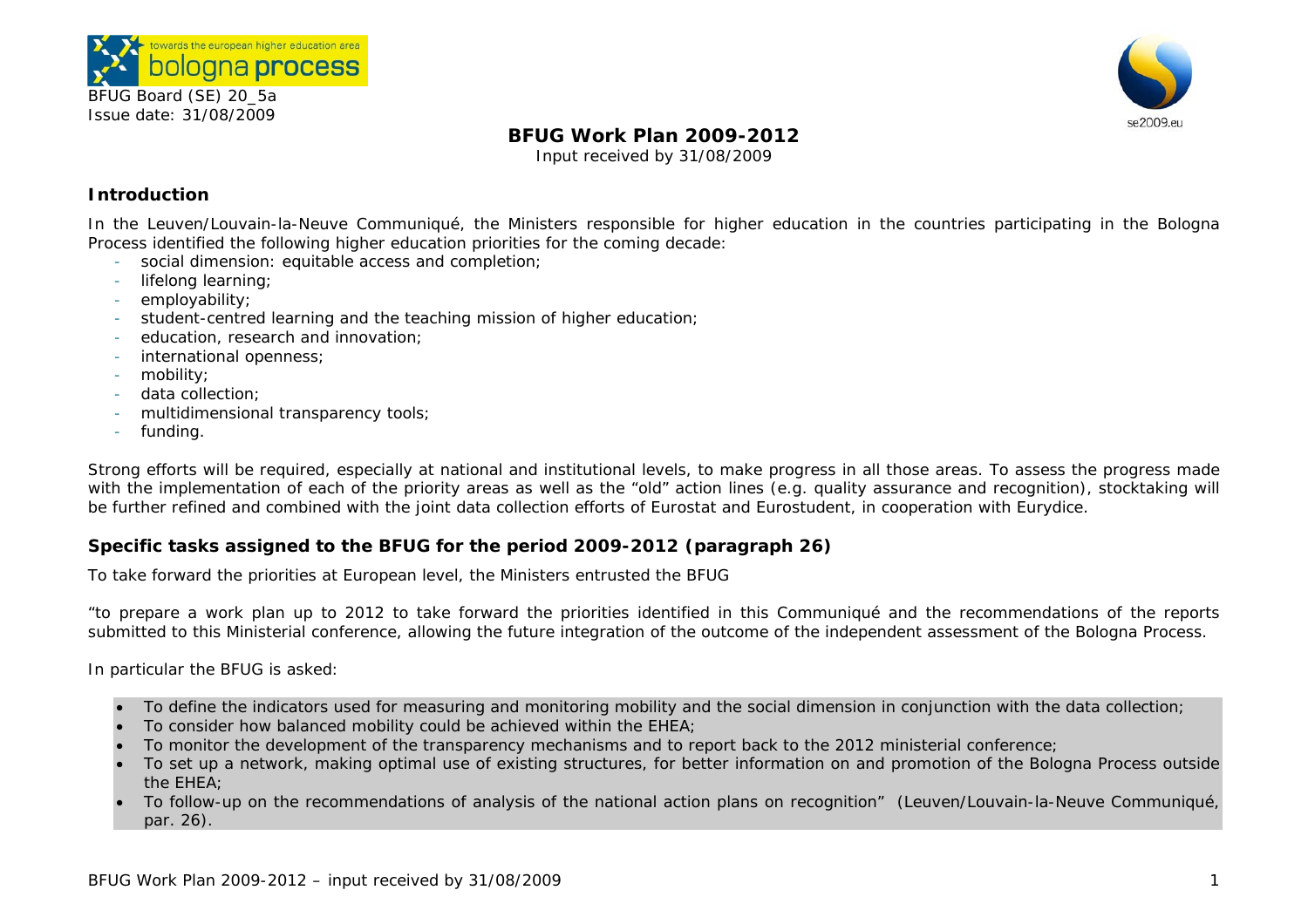As a first step towards setting up the work plan, the document sent to BFUG for electronic consultation listed the **specific tasks assigned by the Ministers to the BFUG** for the period of 2009-2012 as well as the activities launched in the previous work period, the continuation of which had already been agreed.

As indicated above, progress needs of course to be made in **all priority areas** identified by the Leuven/Louvain-la-Neuve Communiqué and it will be the task of the Stockholm BFUG to agree on the appropriate follow-up actions for each priority area.

The BFUG will therefore have to address two questions:

- Are the follow-up actions proposed appropriate to address the tasks assigned to BFUG in paragraph 26?
- Which other follow-up actions are needed to take further the priorities identified by the Leuven/Louvain-la-Neuve Communiqué?

The work plan agreed upon at the Stockholm meeting will not be carved in stone but remain open for adjustments and additions after the 2010 Ministerial Conference in order to take into account the results of the independent assessment and any new orientations that will be given by the Ministers.

While in the end the work plan will focus on working groups (in the widest sense of the term) and reporting, any seminars or conferences that are relevant to the Bologna Process will be listed separately in a calendar of events that will be regularly updated and published on the Bologna website. The "roadmap" for drafting the Budapest/Vienna Declaration can be found in a third document.

| Task assigned to BFUG in the |                                                                                                                                                                                                                                                  | Proposed follow-up action                                                                                                                                                                                                                                             | <b>Expressed interest in</b>                                                                                                                               |                                                                                                                                                                                                                                  |
|------------------------------|--------------------------------------------------------------------------------------------------------------------------------------------------------------------------------------------------------------------------------------------------|-----------------------------------------------------------------------------------------------------------------------------------------------------------------------------------------------------------------------------------------------------------------------|------------------------------------------------------------------------------------------------------------------------------------------------------------|----------------------------------------------------------------------------------------------------------------------------------------------------------------------------------------------------------------------------------|
|                              | Leuven/Louvain-la-Neuve Communiqué                                                                                                                                                                                                               |                                                                                                                                                                                                                                                                       | acting as chair                                                                                                                                            | participating                                                                                                                                                                                                                    |
|                              | $\triangleright$ To define the indicators used for measuring<br>and monitoring mobility and the social<br>dimension in conjunction with the data<br>collection (par. 26, bullet 1)<br>$\triangleright$ To prepare an integrated report (by 2012) | Working group on implementation of the<br><b>Bologna Process</b><br>$\triangleright$ With subgroups on (balanced) mobility,<br>social dimension, and refined stocktaking<br>Under general supervision of the BFUG, this                                               | Latvia (ready to chair the<br>WG on implementation<br>or alternatively a sub-<br>group on the "refined<br>stocktaking" within a<br>larger group on Bologna | Armenia, Austria,<br>Belgium/Flemish Community,<br>Czech Republic (on indicators), France,<br>Germany, Ireland (on social dimension),<br>Montenegro, Netherlands (special interest<br>in data on mobility and social dimension), |
|                              | on the progress of the implementation of the<br>Bologna Process, combining a refined<br>stocktaking with the joint data collection by<br>Eurostat and Eurostudent, in cooperation<br>with Eurydice. (par. 27)                                    | group will work towards a joint report,<br>coordinating and integrating the different data<br>collection exercises and information sources on<br>the implementation of the Bologna Process in<br>the different countries, using common<br>definitions and indicators. | process implementation)<br>Luxembourg (proposed<br>draft terms of reference,<br>see annex 1)<br>Spain (chair or co-chair)                                  | Norway, Switzerland (indicators for<br>measuring and monitoring mobility and<br>the social dimension), UK/Scotland,<br>Turkey, BUSINESSEUROPE,<br>EI, ENQA, ESU, (EUA)                                                           |

Czech Republic: **We suggest to establish an ad hoc expert group on indicators** 

For work on indicators on mobility and social dimension we suggest to work also with the recent publication prepared by the Centre for educational policy (Charles University) - see http://www.strediskovzdelavacipolitiky.info/

**For data collection - we think we need the professional work of Eurostat and Eurostudent or Eurydice experts**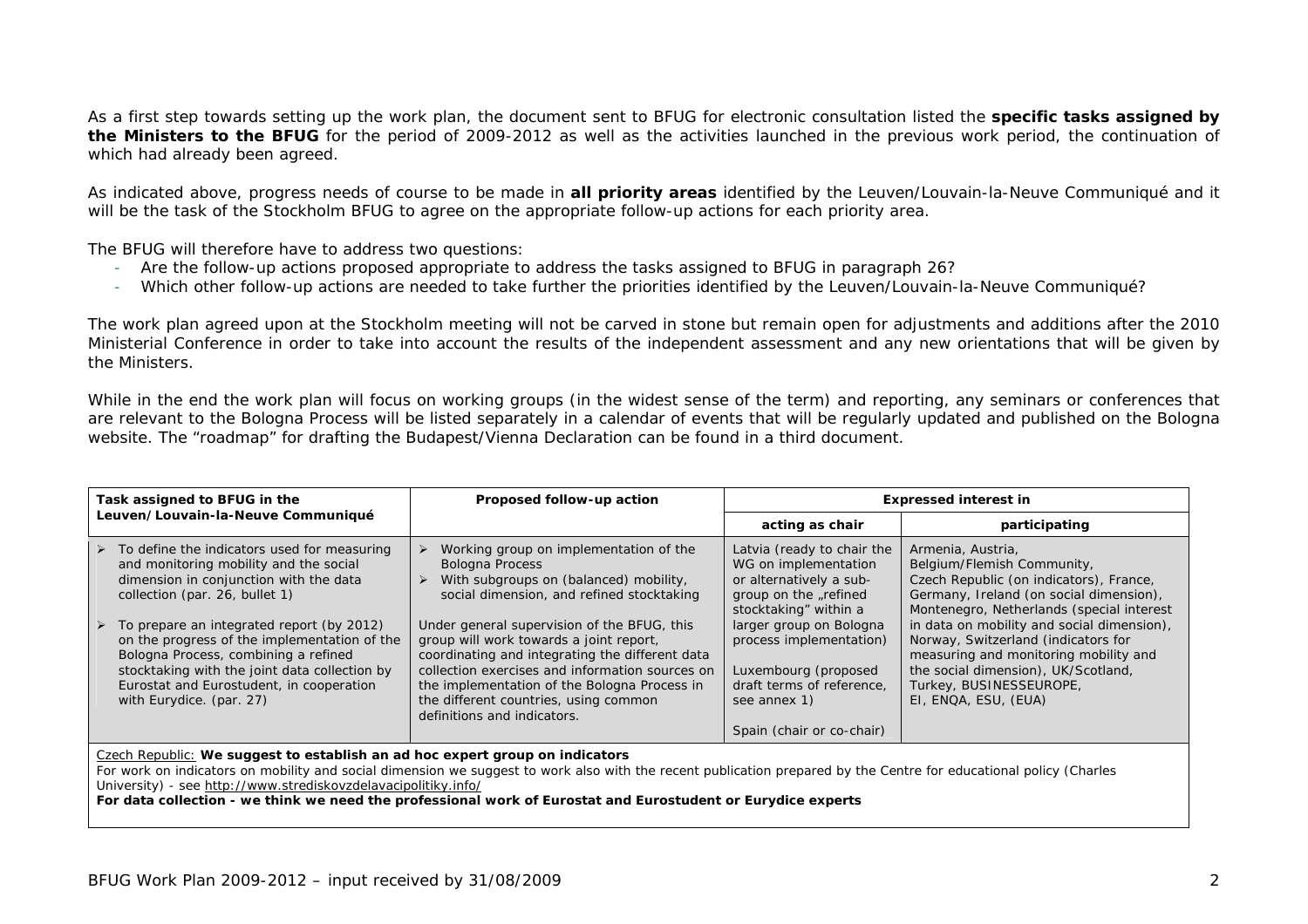**We need a WG on Stocktaking benefiting from the ad hoc group results and from data collection.** 

And afterwards a small WG which prepares one joint concise report – possibly consisting of chairs/ representatives from previous structures in this item

Germany: As general comments we would like to point out that the task of the implementation working group seems to be a rather large one. Therefore it might be helpful to discuss at the BFUG-meeting in Stockholm the issue of subgroups.

Netherlands: Removing obstacles for mobility. Before further indicating our participation on the balanced mobility working group, we would like to know in which working group this will be dealt with. Is this in the data-collection working group or the working group on balanced mobility?

Norway: Norway has participated in all the previous stocktaking working groups. We believe that transfer of experience from the previous stocktaking working groups is important to the work of this new working group, and so we hope and believe we may contribute to this working group with our experience from the previous stocktaking exercises.

Spain: Social Dimension is one the themes that we will enhance during the Spanish Presidency and we will work in this subject since September.

#### European Commission:

#### **1. An integrated report by 2012 on the progress of implementing Bologna**

The Bologna Process is awash with reports, many of them providing overlapping information. In addition to the reports produced by stakeholder organisations and providing stakeholder perspectives (in particular *Trends* and *Bologna with Student Eyes*), there are also the reports established by the BFUG itself within the Bologna process framework. Most prominent of these is the official Stocktaking report, but in addition there are reports of subgroups established by the BFUG, including for the first time in 2009 a comprehensive study of *Key Indicators on the Social Dimension and Mobility* provided by Eurostat and Eurostudent (commissioned at the previous London 2007 Conference). And there are also Eurydice reports on higher education published for each Bologna Ministerial Conference.

This abundance of reports affects the content of the Ministerial Conferences as well as reduces the impact of each report. Organisations that have invested considerable effort and resources in producing a report hope that it will be presented to Ministers but this can lead to overcrowded conference programming, and insufficient time for Ministerial debate.

This is why the Leuven Communiqué (paragraph 27) hints that the future Stocktaking process should be better streamlined. Indeed it is mentioned that: "Stocktaking will further refine its evidence-based methodology" and "Eurostat together with Eurostudent and in cooperation with Eurydice" will be asked to contribute to this reporting through relevant data collection. "The work of reporting will be overseen by the Bologna Follow-up Group and will lead to an overall report integrating the aforementioned sources for the 2012 ministerial conference".

This Communiqué paragraph raises the major question of how this new overall Stocktaking report should be conceived and produced. Several elements should be considered:

- The present Stocktaking report has a number of acknowledged limitations linked to the fact that it is based on government self reporting but aims at objective comparative judgment. In other words, the "scorecard effect" can create a bias that counteracts "objective national reporting" by providing an incentive to governments to present certain issues in the best light possible.
- • The BFUG should maintain overall responsibility for the Stocktaking report. It could provide a Steering Committee whose role would be to advise on issues to tackle and to act as a sounding board in the development of the report, for example, rather than delegating BFUG members to be involved in the drafting of the report. Such a new role for the BFUG would be very similar to that of the BFUG Board with regard to the EU funded "independent assessment of Bologna".
- •While the overall objective of the Stocktaking report should continue to assess progress towards defined objectives, the scorecard approach could be limited to issues where there is clear and verifiable evidence. "Ranking" of more "opinion-based" issues should be avoided.
- •While the report should be a joint report of the collaborating organisations, it would make sense for one organisation to have overall coordinating responsibility. The Commission thinks that Eurydice would be well suited to act as technical coordinator for the report, working closely together with Eurostat and Eurostudent. This would of course mean that the future Stocktaking Report would also replace the "Focus on Higher Education" reports.
- • So far, a working group of the BFUG dedicated to data collection supervised the development of indicators to measure mobility and social dimensions. In the Leuven Communiqué, the BFUG is asked "To define the indicators used for measuring and monitoring mobility and the social dimension in conjunction with the data collection". This is clearly related to the Stocktaking report. The BFUG will have to decide on how the sharing of tasks should be organised, including data providers and the proposed technical coordinator.

#### **2. Stakeholders' reports**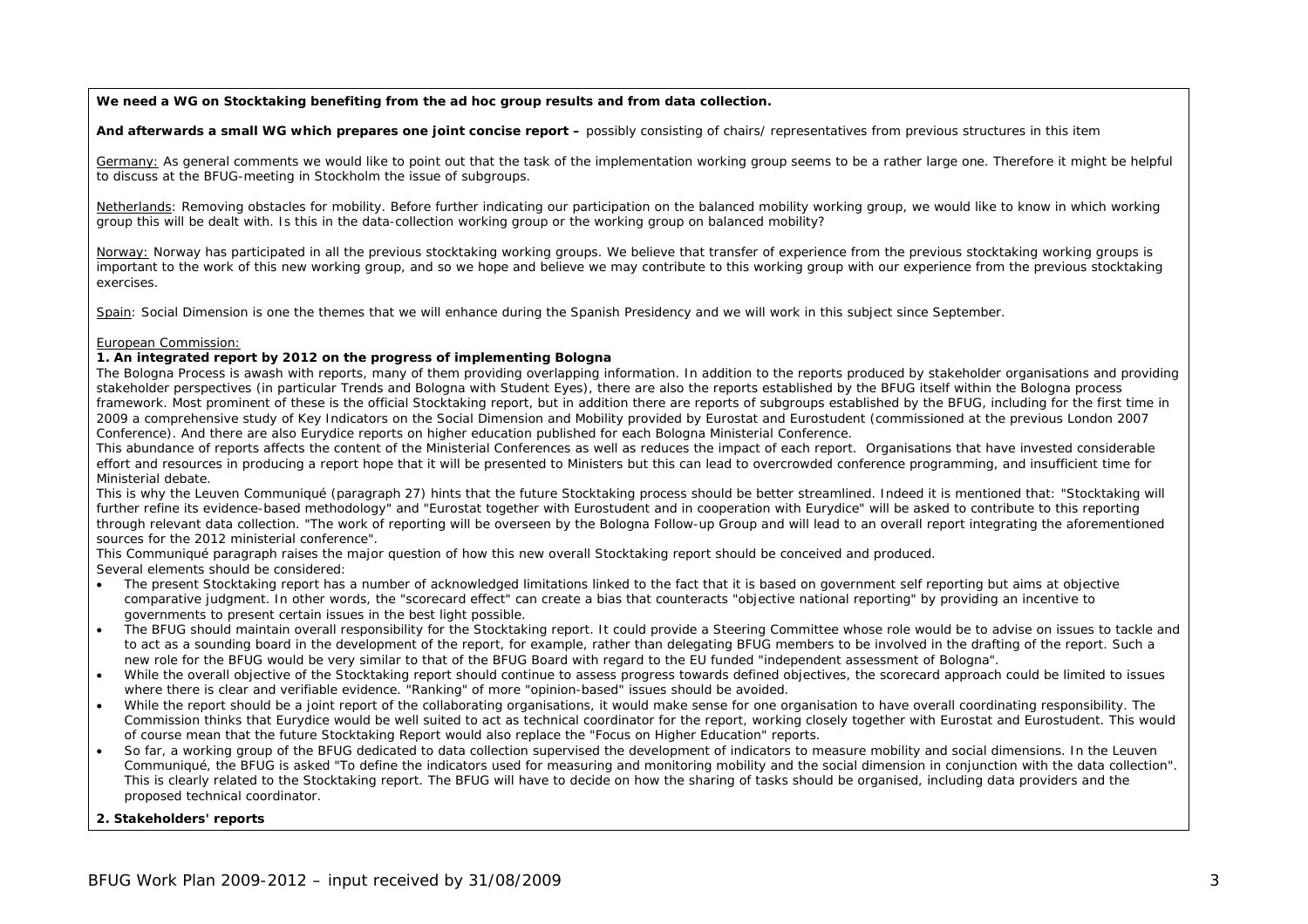The Commission has, since the beginning of the Bologna Process, provided funding for the "Trends" reports, reflecting the institutional perspective, and since 2005 also for "Bologna with student eyes". Both reports have yielded very valuable information that complemented and completed the findings of the Stocktaking Report.

However, in the interest of reducing the large number of reports, thereby increasing the visibility and impact of future reports, the Commission would like to propose merging "Trends" and "Bologna with Student Eyes" into one stakeholders report from 2010 onwards – that is if both EUA and ESU are interested in continuing with this exercise.

EI would like to suggest the Terms of Reference for this group include the definitions of the social dimension and mobility that have been agreed on during earlier phases of the Bologna Process, which need to be used and built on.

ESU: **General comments:** We salute the intention to coordinate the efforts of data collection and stocking exercises, while making full use of the experience provided by partners such as Eurostat and Eurostudent. However, the final scope of the working group is indeed quite broad - preparing a report on the implementation of the overall Bologna Process. If this report is to be comprehensive, it will surely need the input of other working structures, tackling some of the topics missing in the current proposal, such as: social dimension, employability, student centered learning, the link between higher education and research etc.

Concrete proposals: ESU would like to join the working group, in light of our continuous work to incentivise the implementation of the Bologna Process and to measure its success through students' eyes within all the editions of the Bologna With Students' Eyes Survey. Also, we would like to suggest that the Terms of reference prioritise the areas to be tackled, since it will be quite difficult to touch upon all Bologna action lines with the same insight. As already indicated by paragraph 26, bullet 1 of the Leuven/ Louvain la Neuve communiqué, mobility and social dimension would be the primary foci, starting from the work already carried within the BFUG structures and the definition agreed by the ministers in various ministerial communiqués.

EUA proposes a separate working group on indicators to measure and monitor progress in mobility and the social dimension: Although the Communiqué does mention both indicators for mobility and the social dimension, and also asks for an integrated report of stocktaking and data collection by 2012, EUA does not share the analysis that both activities need to be done simultaneously. The definition of indicators and the collection of corresponding data is a long term project, and it will not yield results by 2012. Therefore a working group on mobility and social dimension indicators with a concise mandate seems more practical than a overall 'Working Group on implementation of the Bologna process' or a 'Working Group on balanced mobility'.

#### **ON THE SOCIAL DIMENSION:**

Czech Republic: The last issue with which we fight more or less successfully is the **social dimension**. In the Communiqué there is: *Each participating country will set measurable targets for widening overall participation and increasing participation of underrepresented groups in higher education, to be reached by the end of the next decade.* (Leuven/Louvain-la-Neuve Communiqué, II. Learning for the future: higher education priorities for the decade to come, para 9). We should say how we deal with it. There should be a **sum up (analysis) of the national "***measurable targets for widening overall participation and increasing participation of underrepresented groups in higher education*<sup>*"*</sup> and it could be stressed that social dimension will have a prominent part in reporting – stocktaking, data collection etc.

ESU: **General comments:** Although they are a clear measure of political commitment, only benchmarks in the social dimension will not lead to the goals ministers set up within the Leuven/ Louvain la Neuve communique. Benchmarks can show us where we want to go, but not how we want to go there. ESU strongly feels that if we do not continue the work on how we want to go incentivize the national work on social dimension between 2009 and 2012, there will be even greater problems to reach the national benchmarks. This we surely cannot afford. Therefore we need to have a working group that has the aim to look into good practice all around Europe and share this expertise and the diverse national experiences within the BFUG. Furthermore, this work should be undertaken in parallel and complementary with the data collection/stocktaking working group in order to feed into the work on creating benchmarks. This approach would improve the way the benchmarks are formulated, since we would set up a connection to the practical work that has already been undertaken, through which one would also be able to identify where big problems are and what "traps" or "mistakes" have been done before when trying to set benchmarks or measure success. In this manner, we would avoid measuring something which actually does not show what we are looking for and which grassroot practitioners already know about.

Another role of such a working group would also be able to support countries in improving their national action plans for the social dimension and point to areas which could be prioritised or actions that could be possible to use to address a specific problem identified by a certain country. Their work could serve as a basis for "working seminars" or for projects of different kinds. The working group should not be there to blame or shame any country, but should be there to support all countries in the EHEA to share good practice in the area and together move forward towards the situation all ministers have indicated that they want to have. We know that all countries have problems,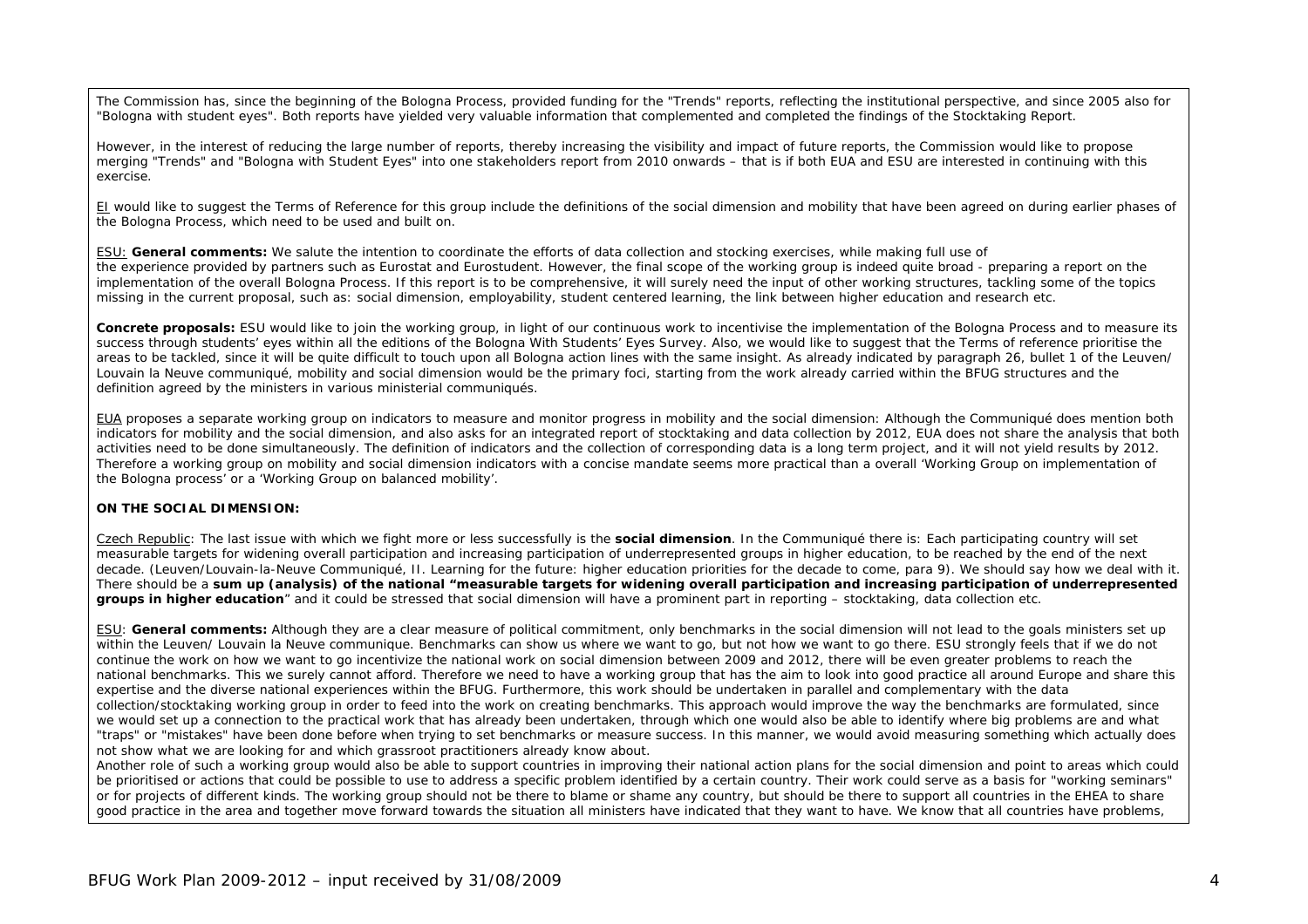no matter what region in Europe they come from and it is clear that the political commitment is there, but the way to achieve equitable HE systems is not always straightforward.

**Concrete proposals:** ESU suggests the creation of a social dimension WG, complementary to the work on the implementation of the Bologna Process and perhaps encompassing the NESSIE network as a component. The SD WG is highly needed looking at the serious difficulties encountered to design and implement strategies for achieving equitable HE systems across the EHEA countries and the priority of this action line given by ministers when deciding the next decade Bologna Process in Leuven/ Louvain la Neuve.

| Task assigned to BFUG in the                                                                                | Proposed follow-up action                                                                                | <b>Expressed interest in</b> |                                                                                                             |
|-------------------------------------------------------------------------------------------------------------|----------------------------------------------------------------------------------------------------------|------------------------------|-------------------------------------------------------------------------------------------------------------|
| Leuven/Louvain-la-Neuve Communiqué                                                                          |                                                                                                          | acting as chair              | participating                                                                                               |
| $\triangleright$ To consider how balanced mobility could be<br>achieved within the EHEA (par. 26, bullet 2) | Subgroup of the working group on<br>implementation (see above)<br>Seminar organised by DAAD, prepared by |                              | Armenia, Austria, Belgium/French<br>Community, Finland, Georgia, Germany,<br>Hungary, Spain, EI, ESU, (EUA) |
|                                                                                                             | expert group and questionnaire (annex 2)                                                                 |                              |                                                                                                             |

Belgium/French Community: Mobility of students and staff is still one of the priorities of the French Community. We have participated in the CG during the previous period and therefore we would like to continue our work with our colleagues during the period to come. However, we would like to suggest broadening the scope of the WG. Even if the Ministers have strictly asked to consider how balanced mobility could be achieved, we think that the WG should consider the new mobility opportunities in order to reach the 20% benchmark.

European Commission: The Commission is not convinced that a working group is for the time being the appropriate approach to solving this problem, given that we do not have the necessary empirical data on mobility flows. It is worth noting that the Commission is about to commission a study on mobility flows in higher education that will be ready by mid-2010. It will look into existing problems and propose solutions.

EI argues that the mandate proposed for this working group is rather limited. While work on balanced mobility is indeed needed and also indicated in the Communiqué, however, the Communiqué also indicates a need to increase the possibilities for staff and students to be mobile in order to reach the goal of 20 % mobility by 2020 (para.18-20). EI therefore thinks that the working group should work on balanced mobility in addition to working on measures to increase possibilities for mobility of staff and students (e.g. in terms of staff mobility, to ensure appropriate access to social security; to facilitate the portability of pensions and supplementary pensions rights for mobile staff.

EI also suggests that in the Terms of Reference for this working group it is stated that experts from other areas, such as immigration and social policy, are invited to be part of the work.

In addition, EI would like to inform the BFUG about its part in a stakeholder initiative regarding mobility, following on the mobility campaign EI undertook with ESU ('Let's GO') over the past two years. Given the importance ministers attached to mobility in the Leuven Communiqué and the central role mobility plays for universities, students and staff, EUA, ESU and EI decided to join forces in order to move this topic forward from a stakeholder perspective. This joint initiative will provide input to the discussion in the Bologna Follow-Up Group on the indicators for measuring mobility; develop a set of commonly agreed mobility principles; and prepare a project to test these principles.

#### ESU: **General comments:**

Balancing mobility across the European Higher Education Area is indeed a priority recognised by the ministers and also highly supported by the ESU members. But in addition to balancing mobility flows, there is still a dire need to increase and diversify the mobile student population so as to achieve the newly adopted EHEA benchmark "20% mobile graduates by 2020". In this regard, we consider that the scope of the working group needs to be much broader, looking into how to incentivize student and staff mobility, while working closely with the working group on the implementation of the Bologna Process for defining the indicators on measuring mobility, with full respect to the various contexts and possible types of mobility.

In addition, ESU would like to inform the BFUG about its part in a new stakeholder initiative regarding mobility, following on the mobility campaign ESU and EI jointly conducted at the European level ('Let's GO') over the past two years. Given the importance ministers attached to mobility in the Leuven Communiqué and the central role mobility plays for universities, students and staff, EUA, ESU and EI decided to join forces in order to move this topic forward from a stakeholder perspective. This joint initiative will provide input to the discussion in the Bologna Follow-Up Group on the indicators for measuring mobility; develop a set of commonly agreed mobility principles;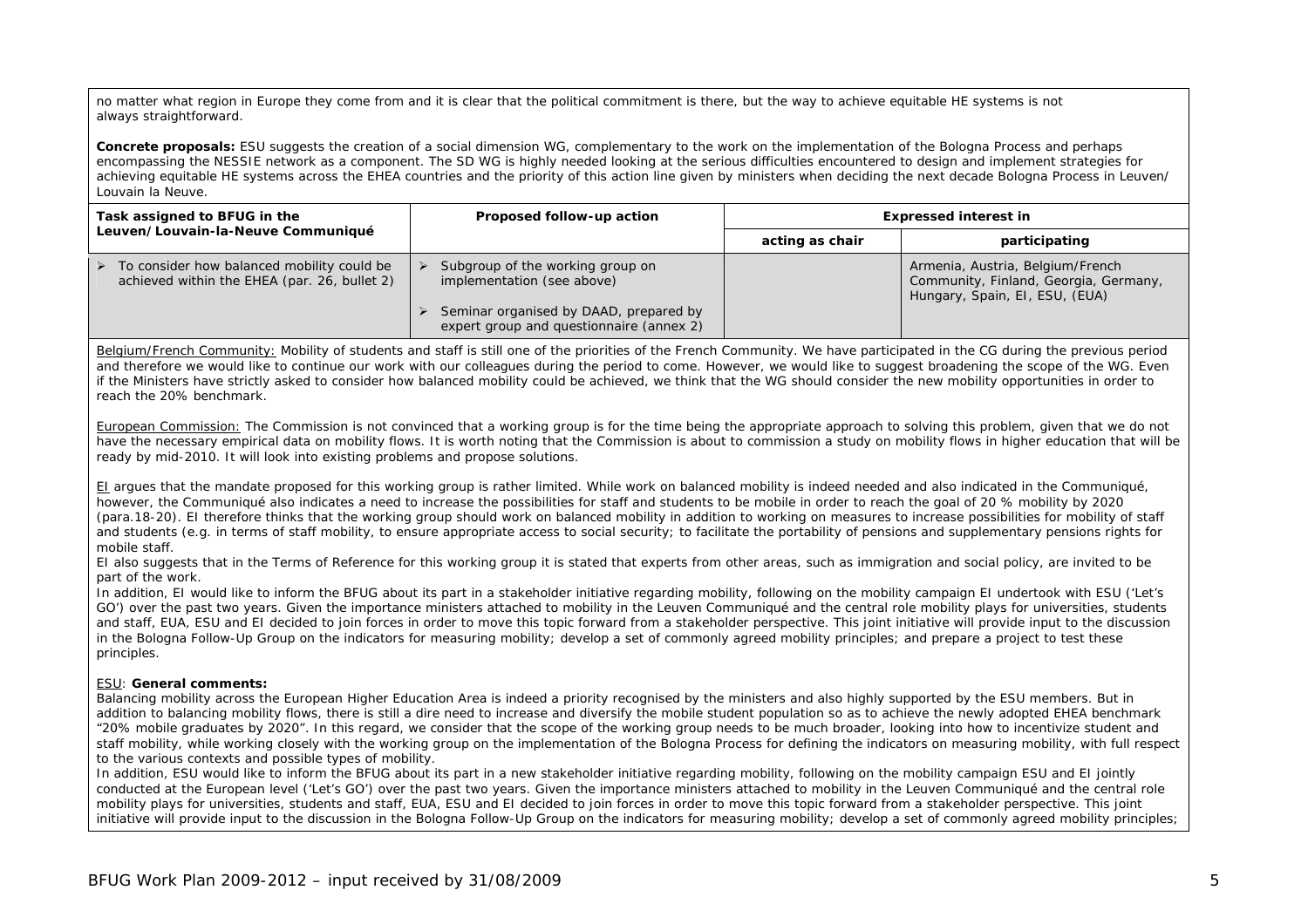and prepare a project to test these principles.

#### **Concrete proposals:**

ESU would like to join the working group in light of its consistent work on mobility carried at both European and national levels, recently embodied in the "Let's Go!" campaign, together with EI, and currently reinforced by the new "stakeholder coalition" aimed at continuing the struggle for removing mobility obstacles.

EUA proposes a working group on mobility and social dimension indicators instead (see above); following on from the information provided by EI, EUA confirms the importance attached to its partnership with EI and ESU and to moving this topic forward from a stakeholder perspective.

| Task assigned to BFUG in the                                                                                                                                  | Proposed follow-up action                   | <b>Expressed interest in</b>                                                        |                                                                                                                                                                                                                                                       |
|---------------------------------------------------------------------------------------------------------------------------------------------------------------|---------------------------------------------|-------------------------------------------------------------------------------------|-------------------------------------------------------------------------------------------------------------------------------------------------------------------------------------------------------------------------------------------------------|
| Leuven/Louvain-la-Neuve Communiqué                                                                                                                            |                                             | acting as chair                                                                     | participating                                                                                                                                                                                                                                         |
| $\triangleright$ To monitor the development of the<br>transparency mechanisms and to report<br>back to the 2012 ministerial conference (par.<br>26, bullet 3) | Working group on transparency<br>mechanisms | Belgium/Flemish<br>Community (proposed<br>draft terms of reference.<br>see annex 3) | Austria, Belgium/French Community,<br>Czech Republic, Denmark, Estonia,<br>Finland, France, Germany, Italy,<br>Netherlands, Spain, Switzerland,<br>UK/EWNI, European Commission,<br>BUSINESSEUROPE, Council of Europe, EI,<br>ENQA, ESU, EUA, EURASHE |

Belgium/French Community: The diversity is one of the main characteristics of the higher education system of the French Community, where various institutions fulfil specific missions. The Ministry and the stakeholders have been working to make this diversity even more transparent and 'understandable'. Therefore we would like to join this WG. Moreover, under the BE presidency, the French Community is likely to organise a Conference (linked with the DGHE meeting) which will include this topic.

Czech Republic: We think that before the report is prepared **there should be for example a miniseminar added to/preceding the BFUG meeting? organized for the whole BFUG,** based on expert presentations (plurality of opinions preferably), developments within EC and interim results of projects supported by EC and giving space for some discussion.

Netherlands: We would like to explicitly mention the issue of quality assurance (as there is no proposal for working group in the field of enhancing quality) in the mandate of this working group

UK/EWNI: I'm not sure it is right to call this a "working group" as it will only monitor what is happening and prepare a report for Ministers in 2012!

UK/Scotland: as the group on transparency mechanisms has been tasked "to monitor the development of" these, it should be described as a Monitoring Group and not a Working Group.

#### ESU: **General comments:**

As indicated in the draft BFUG workplan, the ministers agreed in Leuven "to monitor the development of the transparency mechanisms and to report back to the 2012 ministerial conference". Looking at the character of the work to be carried, we believe that a Coordination Group structure would be more appropriate. The main characteristic of coordination groups is that this type of structures are created with the aim of monitoring and synthesizing developments and not necessarily aiming to create new knowledge on the topic. Looking at the direction of the last ministerial meeting debates, it is clear that there is no overall agreed ministerial desire or unequivocal statement pointing out to anything more than summarizing the existing developments and reporting back, which is in fact why we are suggesting to rescale the working group on transparency mechanisms to a coordination group.

#### **Concrete proposals:**

We suggest the set up a coordination group on multidimensional transparency tools, instead of a working group on transparency mechanisms, so as to respect the principles and the wording in paragraph 22 of the Leuven/ Louvain la Neuve ministerial communique. ESU would like to join this coordination group, in light of the already accumulated experience in projects aiming at increasing the information level and HEI transparency for students, such as: the OECD AHELO feasibility study, the set up of EQAR, the first phase of the typology project etc. The directions in which these projects develop have a great influence on other areas such as policy reform, financing, institutional strategies, mobility flows etc. and therefore the students' voice is essential in the careful monitoring of these tools.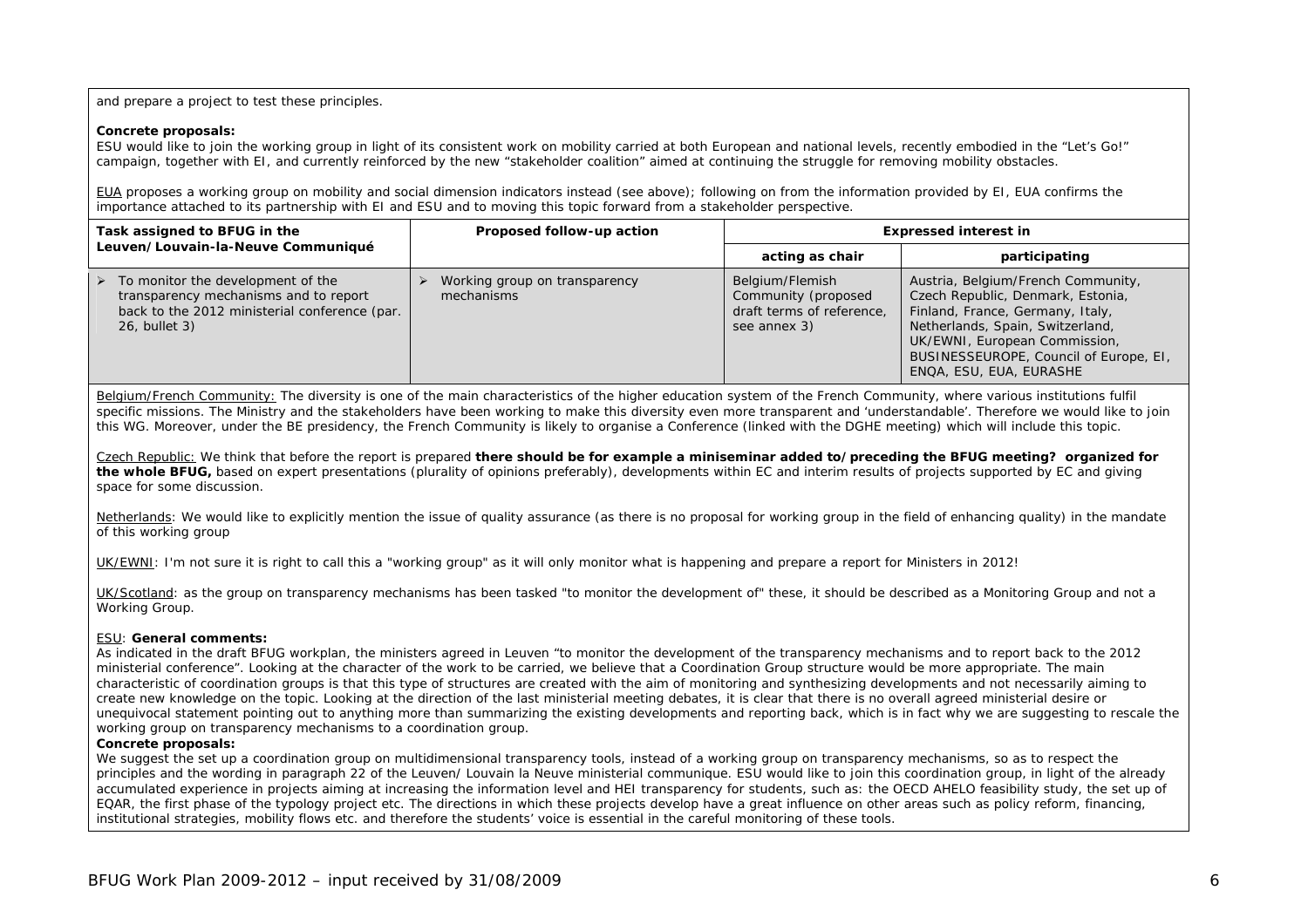EUA: Given that the Communiqué (par. 26, bullet 3) mandates the BFUG to "monitor the development of the transparency mechanisms and to report back to the 2012 ministerial conference", the term 'monitoring group' seems more adequate to that purpose.

EURASHE has taken an unbiased and holistic view on the complex issue of transparency tools and mechanisms, taking into account both the institutions' concerns for independency and the learner's pressing needs for information. For the same reason, we are participating in the OECD's AHELO project on the Assessment of Learning Outcomes Project in HE. We express our intention to contribute to the work to be done in this field.

| Task assigned to BFUG in the |                                                                                                                                                                                                                                                       |  | Proposed follow-up action                        | <b>Expressed interest in</b>                                                                                             |                                                                                                                                                                                        |
|------------------------------|-------------------------------------------------------------------------------------------------------------------------------------------------------------------------------------------------------------------------------------------------------|--|--------------------------------------------------|--------------------------------------------------------------------------------------------------------------------------|----------------------------------------------------------------------------------------------------------------------------------------------------------------------------------------|
|                              | Leuven/Louvain-la-Neuve Communiqué                                                                                                                                                                                                                    |  |                                                  | acting as chair                                                                                                          | participating                                                                                                                                                                          |
|                              | $\triangleright$ To set up a network, making optimal use of<br>existing structures, for better information on<br>and promotion of the Bologna Process<br>outside the EHEA (par. 26, bullet 4)<br>To prepare the 2010 Bologna Policy Forum<br>par. 16) |  | Working group on the EHEA in a global<br>context | Austria (until July 2010)<br>Romania (from July 2010)<br>onwards)<br>(proposed draft terms of<br>reference, see annex 4) | Belgium/Flemish Community,<br>Belgium/French Community, Estonia,<br>France, Germany, Hungary, Norway,<br>Spain, European Commission, Council of<br>Europe, EI, ENQA, ESU, EUA, EURASHE |

Norway: Norway chaired the working group on the global dimension reporting to the ministerial meeting in London in 2007, and we would very much like to continue our contribution to what we consider to be a highly important dimension of the process.

#### ESU: **General comments:**

We salute the provisions in the circulated Terms of reference towards a more concrete set of measures to foster the cooperation between EHEA and non-EHEA countries on the Bologna Process. In this regards, we would appreciate a clear reference to stakeholders' involvement both in the set up of the network and as an integral part of the experts' pool aimed at supporting the Bologna Secretariat. If the dialogue on the Bologna Process is to be truly effective, it needs to look beyond structural measures and high-level ministerial contact, bringing the interaction to the level of the academic communities. In this regard, the stakeholders' role in this process is essential, as proved along the implementation of the Bologna Process in the current EHEA countries.

#### **Concrete proposals:** ESU would like to join the working group, in view of:

- The work ESU has done so far on fostering global student dialogue, with full support from UNESCO, Education International and the Council of Europe. ESU has organized in 2009, through its International Cooperation Working Group, 2 meetings of the regional student platforms around the Globe, in which the policy dialogue including Bologna Process action lines such as: social dimension, quality assurance, student centered learning, recognition etc featured prominently. As a result of this intensive work, ESU has strong relations with student platforms across all continents and is in the position of conveying the student input with regard to the international policy dialogue on the Bologna Process;

- ESU's participation as a member in the Programme Committee of the UNESCO World Conference on Higher Education, as well as in the WCHE+10 communique drafting committee and as a co-chair of the Academic community panel, together with the International Association of Universities and Education International; - ESU being a partner in trans-continental projects such as ACCESS-Africa and ACCESS-ASEAN, aimed at fostering policy dialogue on topics such equity, diploma

recognition, student participation etc.

EUA: with the practical demand by ministers (par. 26, bullet 4) to set up a network for information on and promotion of the Bologna process outside the EHEA, it is clear to EUA that this activity needs a practitioner based and task force like approach.

EURASHE is requesting to join this working group, on the following argumentation:

- our past efforts and initiatives on this issue, and scheduled future projects under the programmes of the E.C. directed towards the partner countries. - we have developed partnership agreements with other (national/regional) associations in the world (USA, Canada, Central Asia, and soon also in Indonesia and South Africa). We plan seminars in those regions in a dual effort of informing them on the ongoing HE reform process, and promoting European professional HE, in cooperation with other actors.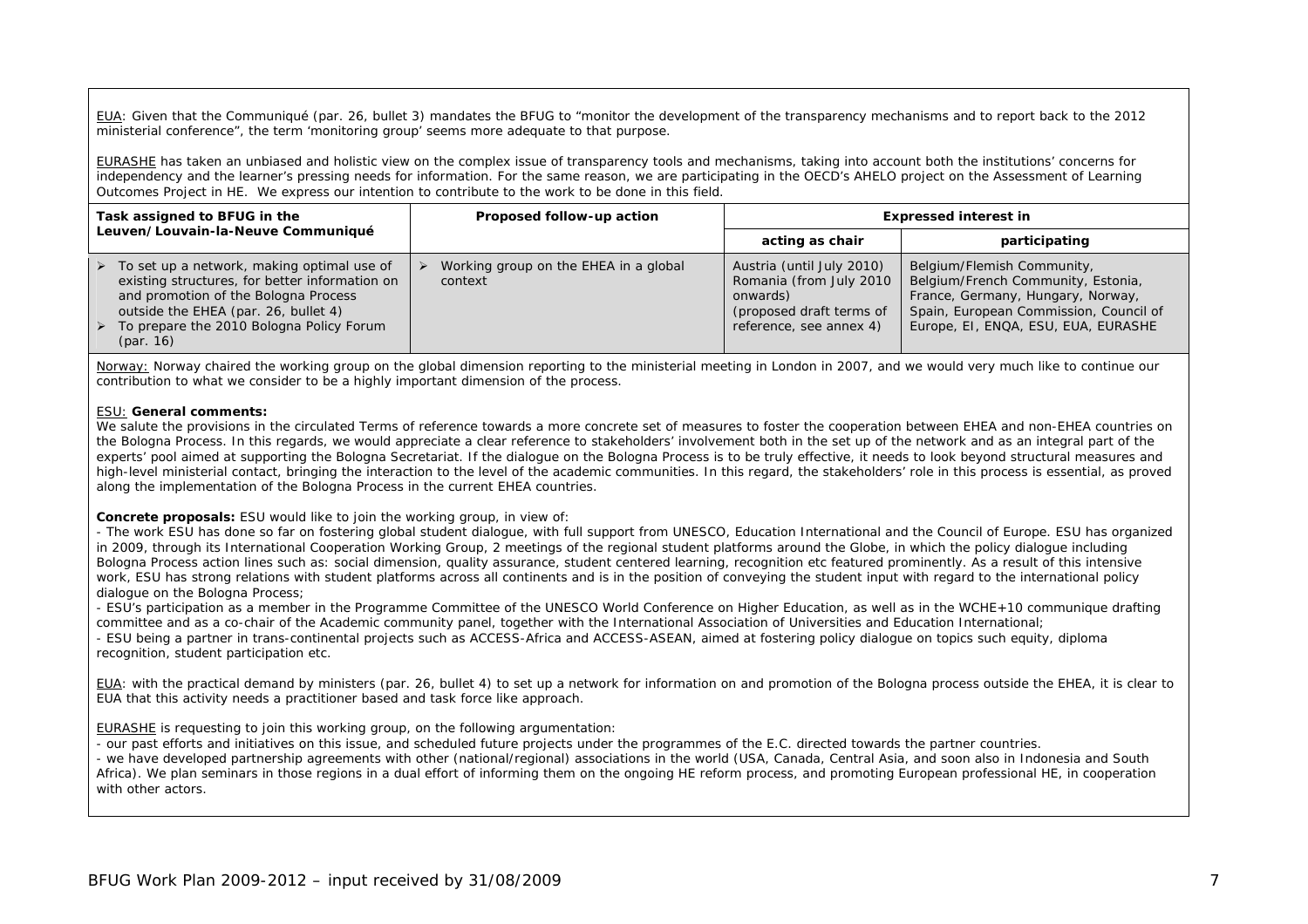| Task assigned to BFUG in the                                                                                                                                                                                                                                                                                                                                                                                                                                                                                                                                                                                                                                                                                        | Proposed follow-up action                                | <b>Expressed interest in</b> |                                                                                                         |  |
|---------------------------------------------------------------------------------------------------------------------------------------------------------------------------------------------------------------------------------------------------------------------------------------------------------------------------------------------------------------------------------------------------------------------------------------------------------------------------------------------------------------------------------------------------------------------------------------------------------------------------------------------------------------------------------------------------------------------|----------------------------------------------------------|------------------------------|---------------------------------------------------------------------------------------------------------|--|
| Leuven/Louvain-la-Neuve Communiqué                                                                                                                                                                                                                                                                                                                                                                                                                                                                                                                                                                                                                                                                                  |                                                          | acting as chair              | participating                                                                                           |  |
| To follow-up on the recommendations of<br>➤<br>analysis of the national action plans on<br>recognition (par. 26, bullet 5)                                                                                                                                                                                                                                                                                                                                                                                                                                                                                                                                                                                          | $\triangleright$ Joint BFUG and ENIC-NARIC working group | Latvia                       | Austria, Belgium/Flemish Community,<br>Belgium/French Community, Montenegro,<br>Council of Europe, ENQA |  |
| Czech Republic: We need to define more clearly what the "follow up" means. We need something more "formal" for recognition. We feel recognition is crucial<br>and should not be lost in several items on the agenda of BFUG. We need a follow up to the Analysis on national action plans.<br>Would a smaller group composed of ENIC/NARIC (preferably also somebody dealing with professional recognition and EU directives); BFUG and NQF<br>correspondents (see NQF) be a possible structure? Such a group would be focused on recognition issues and be connected to WG on QF.                                                                                                                                  |                                                          |                              |                                                                                                         |  |
| Continued coordination at the level of the<br>See discussion document prepared by the<br>Council of Europe<br>Austria, Belgium/French Community,<br>Czech Republic, France, Germany,<br>EHEA and with the EOF-LLL to facilitate the<br>Council of Europe<br>Netherlands, Turkey, UK/Scotland,<br>implementation of the national qualifications<br>European Commission, ESU, EUA,<br>frameworks and their self-certification<br>against the overarching Qualifications<br><b>EURASHE</b><br>Framework for the EHEA by 2012 (par. 12).<br>Exchange of experience in the elaboration of<br>national qualifications frameworks and to<br>facilitate self-certification of national<br>qualifications frameworks by 2012 |                                                          |                              |                                                                                                         |  |
| The Council of Europe aims to organize a meeting of national contact points for qualifications frameworks in mid-November 2009, in Strasbourg. Similar events could be<br>organized $1 - 2$ times a year in the following years.                                                                                                                                                                                                                                                                                                                                                                                                                                                                                    |                                                          |                              |                                                                                                         |  |

#### Czech Republic: **We believe that two things/structures could be useful:**

For implementation of NQFs we need common understanding and interpretation of the principles and "standards" agreed at European level when working at national level (developing relations to EU activities at one hand and on the other hand dealing with quite contradictory practices across EHEA in recognition or elaborate more the principles and criteria for self-certification which should become the "entrance ticket" into EHEA (see the Tbilisi report)). We need a network of those who work on implementation of the NQF at home. However, we have to be careful about duplicity, overlaps or even contradiction with emerging EU-EQF-LLL structures.

1) the working group established by BFUG : The task of this WG will be "policy and standard setting" oriented. Main issues to solve (without being exhaustive list) are maintaining and developing relations to EU

- the EU-EQF-LLL, including the EU-EQF structures as national contact points, Advisory board;
- relationship to regulated professions (EU directives);
- cooperation with EC to the development of policy and practice within the EQF-LLL, in particular with a view to helping ensure compatibility and coherence between the QF-EHEA and the EQF-LLL;

#### elaborate more on self-certification (guidelines);

built on the results of ad hoc/expert group(s) take some general policy on recognition of qualifications – set of good practices

- We can see two options
	- having probably two/three focused small groups (on recognition, recognition of prior learning and NQF and on QA and NQF) and "somebody" probably again on ad hoc basis putting the results together
	- having a working group rather than a coordination group. Such a group should consist (preferably) from the BFUG members + QA representative + recognition representative + EC representative preferably from EU-EQF-LLL structures + NQF correspondents. Be limited in size! CoE is the chair for such a group.

In comparison to the coordination group from the previous period this should be more a working process. The results should be kind of methodology, "guidelines" – discussed in the BFUG

**2) Definitely we need NQF correspondents' network.** Main tasks: e.g. sharing of information, experience and (good) practice; working on the basis of everyday contact if needed; where needed/appropriate, assisting with national development; maintain the QF Bologna web-site fresh; NFQ-correspondents could benefit from national cooperation with EU –EQF-LLL representatives (if they are already not part of one centre). They should contribute to discussions on concrete issues.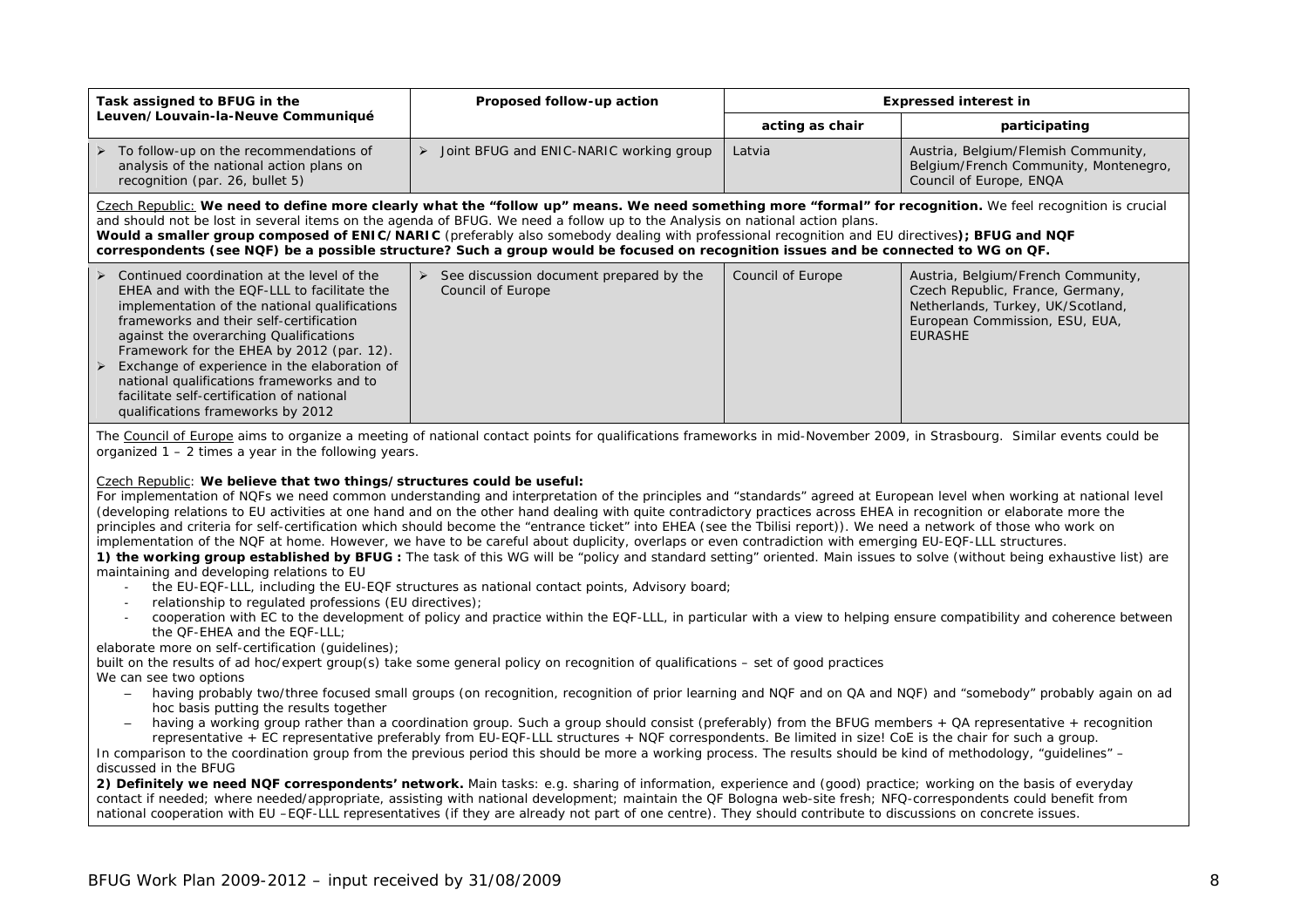Netherlands: Special interest in dialogue on development of ba/ma structure all over Europe

ESU would like to continue being a part of this Coordination Group. Our work in this area focused on how to improve stakeholders' contribution to the design and implementation of qualification frameworks in EHEA countries. Concretely, ESU has run the project "Towards an EQF: a stakeholders' perspective": http://www.esuonline.org/index.php/projects/past-projects/533-towards-an-eqf, whose results are in the dissemination phase.

EUA: after two years of excellent work, EUA can only welcome the willingness of the Council of Europe to continue this important information sharing activity.

EURASHE would like to continue its contribution to this coordination group, on the following argumentation:

We were active in the both the LLL & QF coordination groups in the previous work plan (2007-2009), and would like to continue this work, delegating our experts to the events planned on the national level and hopefully also on the European level.

In this context it is worth noting that EURASHE has received a proposal from three countries to make a major contribution to a (proposed) Bologna seminar, namely from the Hungarian government, for a seminar on aspects of LLL (SCHE), from the Irish government for a Bologna seminar on frameworks (QF-EHEA & EQF), to be organised in Dublin next spring 2010, and finally from the Scottish government for a seminar on RPL to be held in Brussels in 2010, a follow-up of the 2008 Amsterdam Bologna seminar.

The E4 group (ENQA, EUA, EURASHE, ESU) is asked:

- $\triangleright$  To continue its cooperation in further developing the European dimension of quality assurance
- ¾ To ensure that the European Quality Assurance Register is evaluated externally, taking into account the views of the stakeholders (par. 28).

Germany: With the regard to the point quality assurance we would like to make sure that it is guaranteed in one way or other that BFUG and countries are informed regularly and have a chance to discuss developments in this field.

ESU: Within the frame of the E4 the work on QA will be continued. The E4 group will specifically ensure that the EQAR will be subject to an independent review and report back to the BFUG. Furthermore, a revision process of the ESG will be induced. Certainly, the outcome of evaluation of the EQAR can contribute to this process regarding the European standards and guidelines for external quality assurance agencies.

EUA would like to express its willingness to promote further cooperation within the E4 Group to deliver on the tasks described in the Leuven/Louvain-la-Neuve Communiqué. The 2010 European Quality Assurance Forum is currently being prepared.

The work on the independent assessment of the Bologna Process launched in the previous period will continue until 2010

- ¾ Meeting of BFUG advisory group, Stockholm, 29 September 2009
- ¾ Validation seminar, Brussels, 1 December 2009

Presentation of final results at the Ministerial Conference, Budapest, 11 March 2010

| The Network of Experts on Student Support in Europe (NESSIE) will continue                   | The Network is currently | France, Germany, Netherlands, UK/EWNI, |
|----------------------------------------------------------------------------------------------|--------------------------|----------------------------------------|
| to exchange information and                                                                  | co-chaired by Austria,   | UK/Scotland, ESU                       |
| to assist each other in facilitating the portability of grants and loans.                    | Denmark, Ireland         |                                        |
| All countries and organisations participating in the Bologna Process are invited to join the |                          |                                        |
| Network.                                                                                     |                          |                                        |

#### ESU: **General comments:**

As a relevant event in this area, ESU is organizing its 18th European Student Convention in Stockholm, 16-19th of October, under the label of the Swedish Presidency, on the topic of social dimension with a special focus on student support services. The results of the convention will be sent to the BFUG members. We would also like to ask for the Bologna label for this event.

#### **Concrete proposals:**

ESU would like to join this network, while underlining the need that its activity should be better linked with the work of the WG on the implementation of the Bologna Process. If a WG on Social Dimension is to be set up, we should perhaps integrate the work of the network with that of the SD WG.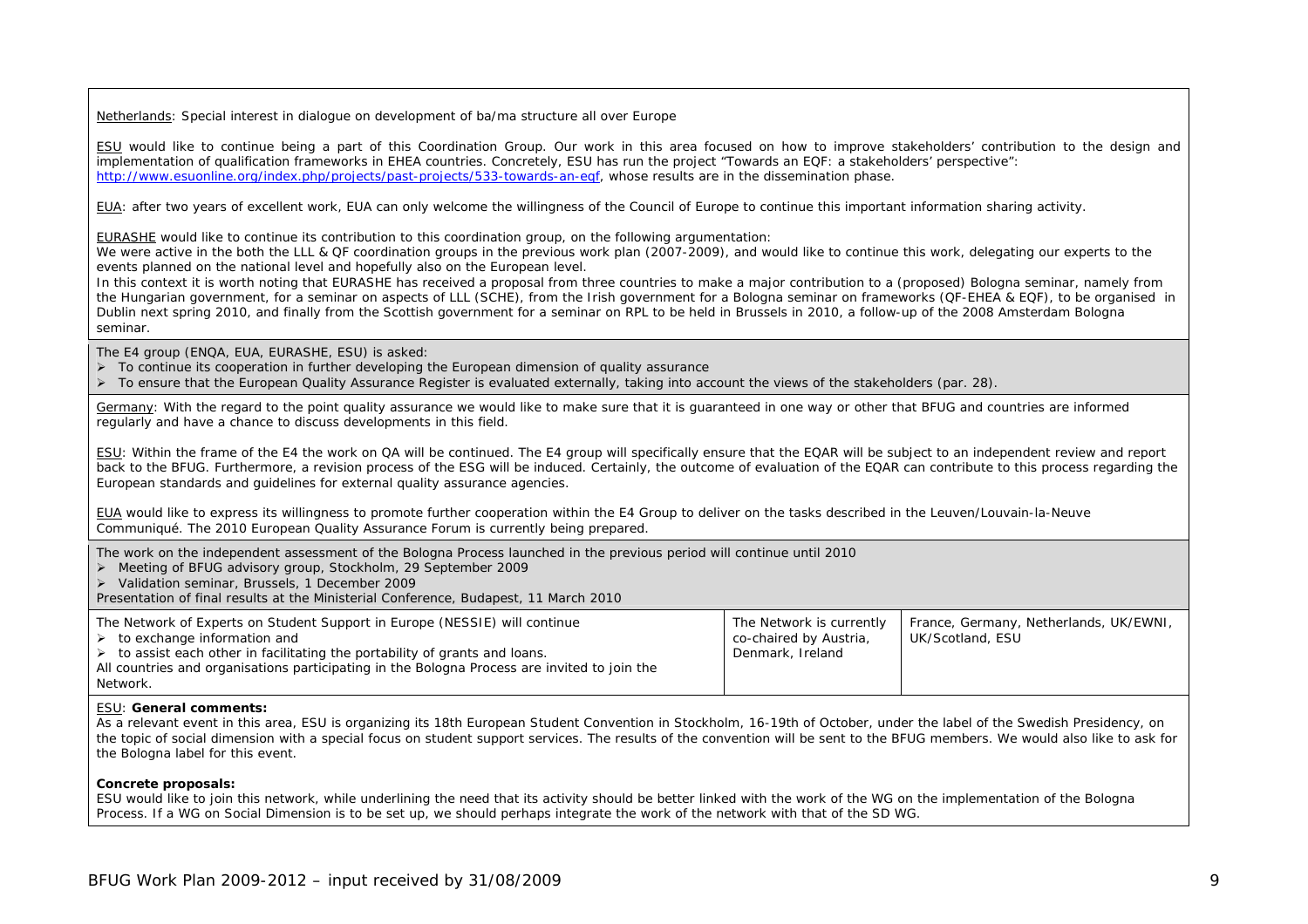# **Priority areas identified by the Leuven/Louvain-la-Neuve Communiqué without specific tasks assigned to BFUG**

#### **Lifelong learning**

Armenia would like to join several working groups related to the action lines identified in the Leuven/Louvain-la-Neuve Communique: i) life-long learning, ii) employability, iii) education, research and innovation.

During the Belgian Presidency, the Flemish Community of Belgium will organise a seminar on "Quality and Transparency as Interface between Vocational Education and Training, Higher Education and Schools". The seminar will take place in Bruges on 6 December 2010.

Czech Republic: We think we could possibly start work **on Lifelong learning** not only via NQFs. [following the logic of the Communiqué, QF would be part of the LLL priority]. Having a small group which would help to prepare a discussion on LLL Charter - how to work with it, what the governments should do to support etc.? We might benefit from a kind of "*European standards and guidelines" (*as wise as we have for quality assurance) to help national systems and institutions to prepare their policies. We probably need to think how to involve employers. Next to national representatives also representatives from EUA and EURASHE as well as BusinessEurope and an enterprise (employers practicioners) should be involved.

UK/Scotland: We would also like to propose an event for the calendar on Recognition of Prior Learning which could form the basis for the development of an RPL network. It would be led by our colleagues in the Quality Assurance Agency for Scotland and held in Brussels, probably at the Scottish Government offices in Scotland House. The proposal, which I attach (see **annex 8**), has been developed by QAA Scotland along with their colleagues from The National Qualifications Authority of Ireland (NQAI) and the Dutch Association of Higher Education (DASHE).

#### **Employability**

Armenia would like to join several working groups related to the action lines identified in the Leuven/Louvain-la-Neuve Communique: i) life-long learning, ii) employability, iii) education, research and innovation.

Education International: In particular, EI would like to refer to the **issue of Employability** as a particularly important one, which needs to expand its focus beyond the bachelor's degree, particularly in view of the current context we find ourselves in of the global financial and economic crisis, and the need for higher education institutions to deliver graduates, at all levels, that are highly employable and that can contribute to the post-crisis regeneration.

ESU: **General comments:** Employability is an issue of major importance for students all over Europe. ESU believes that it should be dealt with as having a double-faced meaning: from the viewpoint of society it can be understood as to develop an adequate framework for employment and from the viewpoint of the individual it can be understood as the individual being able to fulfill a task which is meaningful for society as such and to be able to earn one's living by one's own work. As such, activity on employability should aim at providing broad possibilities and flexibility in terms of structure, content, orientation and profile of study as well as allowing for various learning paths. Naturally, high quality education, a sound recognition system and further work on the realization of mobility are prerequisites for achieving overall employability.

**Concrete proposal:** ESU believes that a BFUG working group should deal with this area applying the above outlined understanding of the term and would like to join such a working group.

#### **Student-centred learning and the teaching mission of higher education**

The Flemish Community of Belgium is ready to organize a seminar on the topic of Innovative higher education/Innovation in higher education. This seminar should pay attention to the priorities 14 'Student-centred learning' and 15 'Education, Research and innovation' of the Leuven/Louvain-la-Neuve Communiqué. What is the impact of the new concepts (student-centre learning, active learning, inquiry-based learning, undergraduate research, knowledge triangle) on the design of the curricula and on staff development? The seminar may be organized in 2010 or 2011.

ESU: **General comments:** While overarching several action lines, the issue of student and learner centered education should remain in focus in the further work on the Bologna Process and consolidate the EHEA. We consider that it is important for most working groups, including the ones on Mobility, Social Dimension and Employability, to as part of their work tackle the degree to which education is focused on the student and is empowering him or her to take a being better able to develop their own academic path.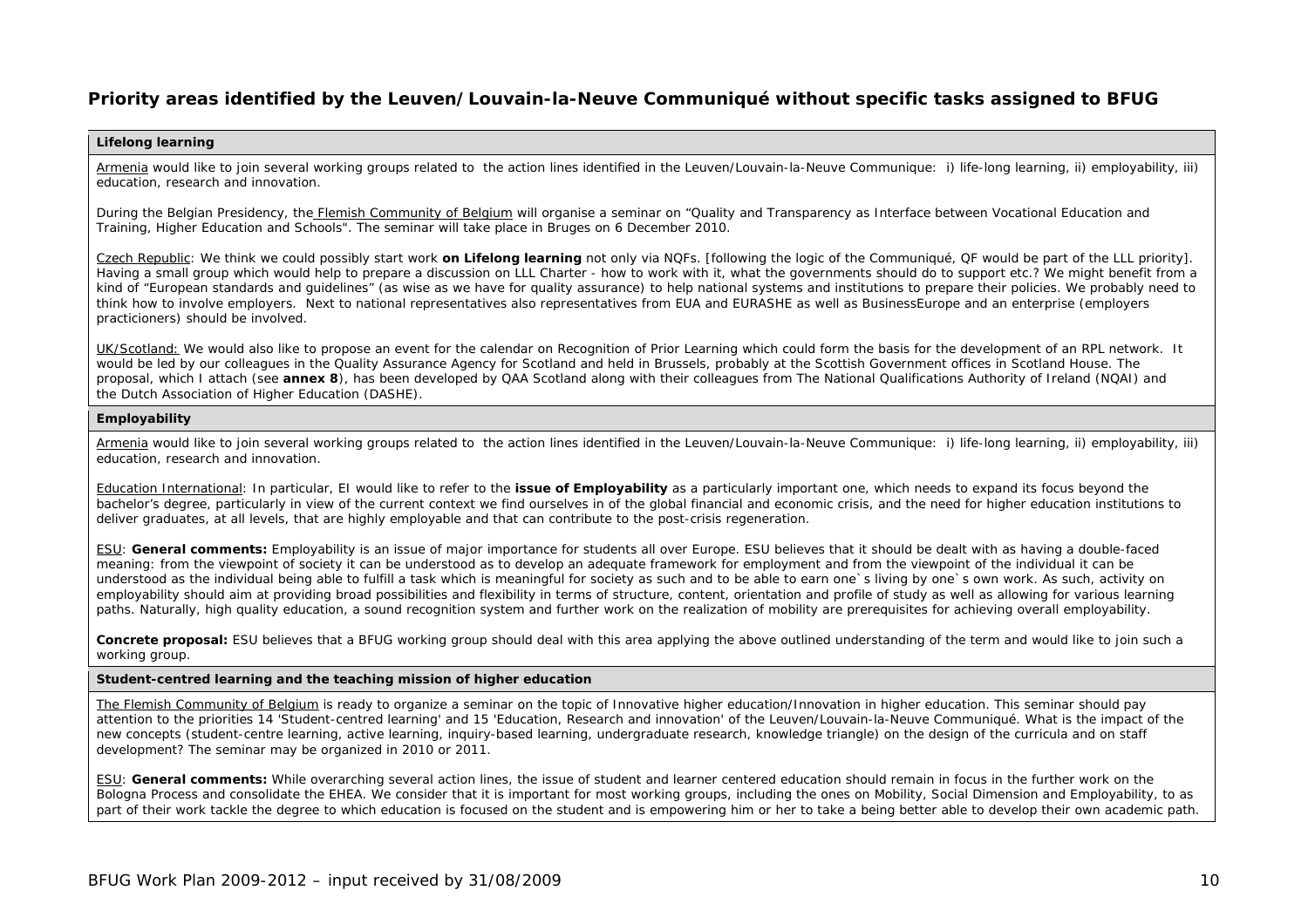(The issue of student-centered education is important in achieving progress in most areas. For example, there can be no progress on employability unless the student that will eventually seek employment is given greater control over his or her educational achievements.) Shifting to a student-centered approach should be a priority, given the fact that it is at the base of developing a flexible, balanced and mobility-friendly education system. Giving students more control over which competences they want to attain in their educational process will enhance already existing institutional work and will help bolster all the other areas of work in the Bologna process.

Concrete Proposal: In order to collect best practices on the European level and to more carefully analyze its impact on the issue areas within Bologna ESU and EI are leading a project called Time for a New Paradigm in Education: Student Centered Learning. As to provide an effective platform for the exploration on the outcomes of this project a stakeholders' forum will be organized in October 2010 and ESU would be glad to organize this in the frame of the Bologna calendar of events.

#### **Education, research and innovation**

Armenia would like to join several working groups related to the action lines identified in the Leuven/Louvain-la-Neuve Communique: i) life-long learning, ii) employability, iii) education, research and innovation.

During the Belgian Presidency, the French Community of Belgium will organise a seminar on "Modernising Higher Education" in Namur on 14-15 September 2010.

ESU: **General comments:** As stated in the Leuven/Louvain la Neuve communiqué higher education should be based at all levels on state of the art research and development thus fostering innovation and creativity in society. In order to strengthen this link and since attractive research conditions in Europe can only be fostered with regard to the general developments within the European Higher Education Area. ESU deems it as necessary that the developments of the EHEA and of the ERA are remaining in a dialogue. The two main areas we see for this dialogue are on one hand the conditions for PhD students and early stage researchers in terms of access, supervision, status, social benefits, mobility and academic freedom and on the other hand the employability factor of doctoral education and the possibility of mobility in doctoral education and research.

**Concrete proposal:** ESU would welcome to see more European events organized in order to develop recommendations on how to best to optimize the link between education, research and innovation.

#### **Funding**

Armenia would like to propose a conference on the issue of funding to be held in Autumn of 2011.

#### **ADDITIONAL COMMENTS AND QUESTIONS:**

**Armenia** There are also several questions that we would like to clarify: There are ten areas identified in the Communique by the Ministers for the next decade while the present work-plan (2009-2012) prepared by the Secretariat is proposing working groups only on the certain action lines. Probably, it will be good to have some more explanations how and why those action lines were selected.

Another concern is whether the change of the Secretariat in 2010 will have any consequences on the work plan.

#### **Czech Republic:**

1) **The work programme was agreed as opened**, mainly elaborating direct tasks in the **Leuve/Louvain-la-Neuve Communiqué**. That is for the moment. **However, all 10 priorities in the Communiqué should be part of the work plan**. Some priorities might still wait for the Vienna –Budapest conference for further findings and suggestions. **We**  should be able to add or "tune" actions according to the results of the independent assessment and results of the Budapest-Vienna conference. We believe that an introduction to the work plan would be useful and this should be clearly stated in the introduction to the work plan.

2) After the Vienna-Budapest meeting (in the agreed areas already now), in all priorities there should be clearly stated what the follow up is. It could be different: WG, CG, seminar, discussion paper, we entrust somebody, we entrust the existing structure (e.g. ENIC/NARIC) or Eurostat, Eurydice, ....;

If we introduce action line we should say how we proceed and what the expected outcome is (not leaving it on the group itself).

[Some possible expected outcomes - information report, evaluation report, mapping paper, expert opinion, recommendations from a seminar, recommended guidelines, data/findings provided for further work of the WG on….,etc.]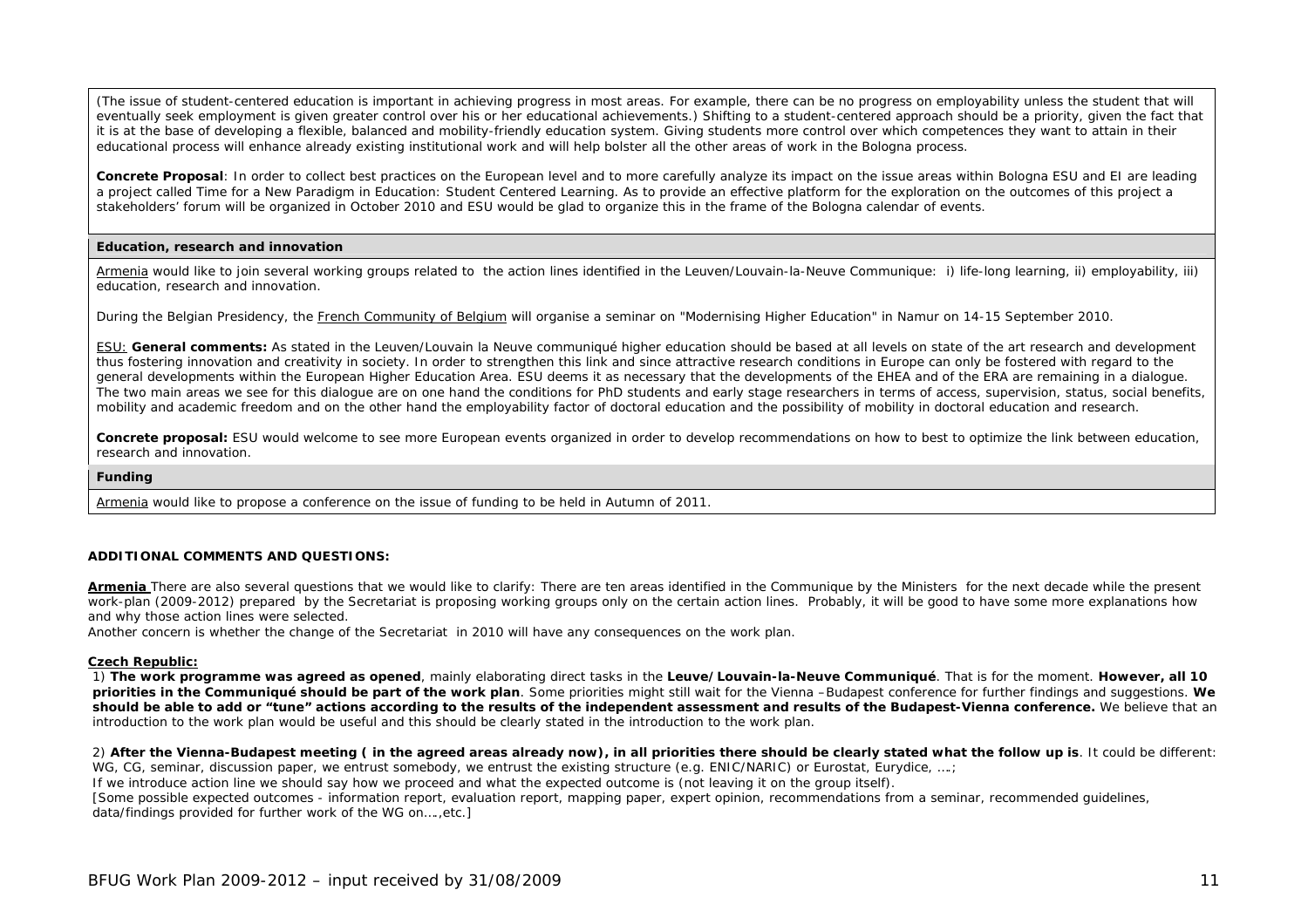Technical note: *Not necessarily but it could be technically useful to proceed according to the 10 Communiqué priorities + add what is not exactly under their headlines. Thus the follow up for QFs will be under lifelong learning priority. This will give immediate overview what and how the priorities are covered.* 

3) As a working method we suggest **to work also with relatively small "ad hoc" groups if there is a need to solve a problem** (The groups could consist of experts if relevant, of BFUG members, or BFUG members + experts, as appropriate). Such groups could work only for limited time period, be quite flexible, depending on the theme and they could serve the "bigger" WG, CG or the BFUG directly. These groups could contribute to solving important problems where expert opinion is needed, where we deal with transversal issues – just as some possible examples

- on recognition,
- and on recognition of prior learning
- on LOs methodology,
- on modes of delivery flexible learning paths, use of IT everything leading to more student centred attitude
- etc.

Results of such work could be useful for further work on our Bologna guidelines, methodology, reference points... for the chosen topics

Finland: In order to better structure the work as well as make better use of the outcomes of the working groups it might be useful to have a discussion at the BFUG meeting (or include the same issue in the work plan ) about the procedures and roles of the working groups. We feel that BFUG should clarify how to deal with the results of different working groups. In recent years working groups have finished their work quite close to the ministerial meetings. The situation leads to question whether the WGs' results belong to only that specific WG or to the whole BFUG? The BFUG has not had time to look closely to the input of different working groups but it has still endorsed the reports .

It is important to have a limited number of working groups. It helps focusing on the work of BFUG to the areas of priorities. We support the idea of combining the work on indicators and stocktaking to a one working group on implementation of the Bologna Process. We feel that the preparation of Bologna Policy Forums should be a task of the whole BFUG. We feel that there is need for network of experts for better information of the Bologna Process, but not necessarily a working group.

**Germany:** We would also like to propose two official Bologna Seminars with the titles a) The European Dimension of Quality Assurance (see annex 5) b) Balanced Mobility (see annex 2) More detailed descriptions of the proposals are attached.

We would also like to inform you that we intend to hold a number of international seminars which will be open to participants from all Bologna countries. The following list is preliminary and will be extended and updated as the organisation of the events goes ahead. For your information, descriptions of these events are attached as well. a) Squaring the Circle: Diversity and Common Standards in European Master Education" (see annex 6)

b) Development of the Social Dimension – Stocktaking and Future Perspectives of Student Services/Student Affairs in the European Higher Education Area (see annex 7) c) discipline related events e.g. on law, engineering

#### **Slovenia** proposed the following approach:

- 1. The BFUG Chair, together with the Secretariat, should take 10 priority areas and all the specific tasks of BFUG and propose concrete follow-up action(s) for each of them.
- 2. Countries should then be asked to comment this proposal in writing till September. They would either agree with proposed follow-up or suggest another form of follow-up.
- 3. After this democratic procedure Chair and Secretariat could prepare draft programme on the basis of prevailing opinions expressed.
- 4. At the BFUG meeting in September we would then discuss this draft and reach an agreement on final WP.
- 5. After that countries would be asked to express their interest in joining or coordinating specific follow-up activities.

To be very concrete, the first proposal would look something like this:

| Priorities /tasks        | Follow-up                                           |
|--------------------------|-----------------------------------------------------|
| social dimension         | WG, composed of BFUG members                        |
| lifelong learning        | WG, composed of BFUG members, 2 Bologna seminars on |
| employability            | Bologna seminar, national events                    |
| student-centred learning | expert WG                                           |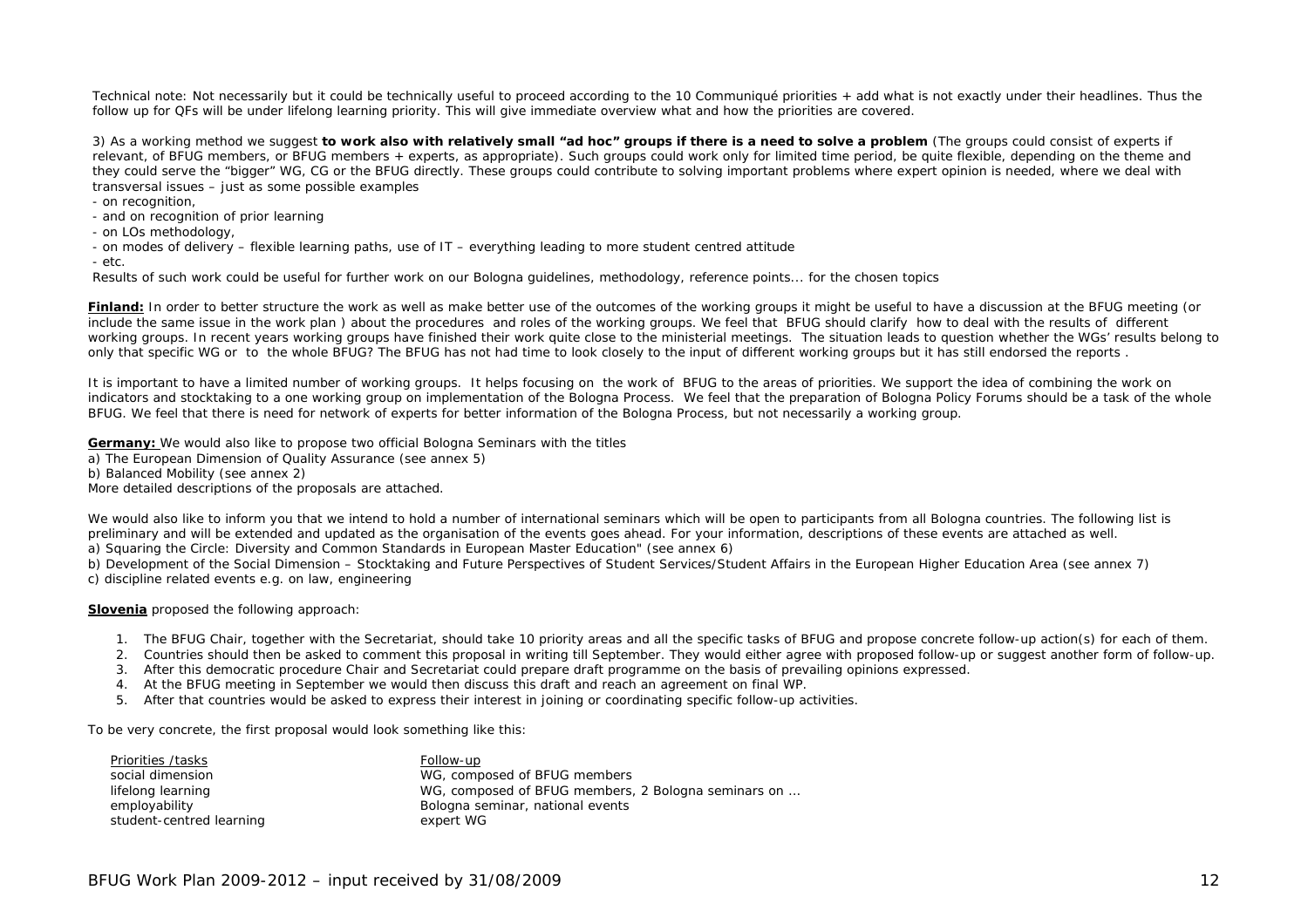education, research and innovation EUA activities in the area of doctoral studies international openness WG, composed of BFUG members, Bologna Policy Forum, Secretariat's web site, information / promotion network mobility, mobility indicators **BFUG** discussion, expert group, composed of ... data collection expert WG, composed of Eurostat, Eurostudent and Eurydice representatives multidimensional transparency tools monitoring report of BFUG Secretariat funding activities at national level integrated report WG on implementation of BP, composed of BFUG members, Eurostat, Eurostudent and Eurydice representatives balanced mobility balanced mobility etc. ….

**Education International:** EI considers this draft work plan to be a good starting point for the BFUG in creating the work plan 2009-2012. EI would therefore like to make use of this opportunity that the BFUG Secretariat has provided in order to raise a few further comments and questions regarding possible further elements of the workplan.

In the introduction of this document there is a list of the headings of the sections in the Communiqué as identified by the ministers as priority areas for the work in the coming decade. However, in the actual work plan the actions proposed do not correspond to all the areas listed. EI would like to ask why this is the case? Is the Secretariat foreseeing other types of actions in these areas not yet included in the work plan? EI want to suggest that actions are needed also in the areas currently missing from the workplan, as is expected by the Ministers, judging from the Communiqué. The areas concerned are: social dimension; lifelong learning; employability; student-centred learning and the teaching mission of higher education; education, research and innovation and funding.

The Bologna Process and the BFUG are confronted with a somewhat new situation in relation to their usual mode of work, as there will be an interim ministerial meeting and a change of Secretariat during the course of time for which this work plan is foreseen. EI therefore wants to raise the question regarding possibilities to amend or add elements to the work plan after the ministerial meeting in 2010. In this respect:

- Is it foreseen that this will be the final work plan for the whole period or that amendments will be possible?
- - In particular, does the Secretariat consider, in any way, to change its method of working (and that of the BFUG) following the results of the independent assessment of the Bologna Process, should the need arise?

In addition, having come so far in developing work on the Bologna Process. El thinks that the Bologna Process currently faces the need for the European level of this Process to work more closely with the actors "on the ground" who deal with the Bologna reforms on a daily basis (these being institutional leaders, academic staff, administrative and support staff, student support services, etc). While EI considers the "Bologna Promoter/Experts" initiative to be very good and useful in this respect, EI would like to suggest to the BFUG to reinforce and intensify information and experience-sharing exercises at the national level, mainly through the use of the Bologna Experts by:

- Intensifying their action on the ground;
- -Increasing cross-border cooperation between the Bologna experts;
- Increasing cross-border cooperation between the different actors (as defined above) as well, via the intermediary use of the bologna experts.

As a first step EI argues that it would be useful to ask the Bologna Experts around Europe to share with the BFUG, in a much better way, information about their different activities and efforts. Therefore the seminars and workshops held by these experts should also be included in the BFUG/Bologna calendar.

**ESU:** Generally, we feel that regardless of the working structures that would be finally set up, it is essential that an overall coherence is to be maintained, so that the work of the BFUG sub-structures is complementary and aimed at giving achieving all the Bologna Process action lines, as they are equally important for the reinforcement of the European Higher Education Area. ESU will develop further its work on the Bologna Process with producing a publication titled "Bologna at the Finish Line" and the short documentary "Faces of Bologna" aimed at giving a human face to the Bologna implementation over the past decade. Right before the Vienna/Budapest Ministerial Conference from 7th to 12th of March 2010 the European Students' Union will host the European student summit which is gathering representatives from various national student organizations across Europe. The event is aimed at developing and discussing a set of concrete students' objectives for the different action lines set by the ministers within the next decade of Bologna. We believe that since students are the ones being mostly affected by the Bologna Process this particular event would fit well into the official Bologna calendar of events and we are hereby requesting the "Bologna label" for the European Student Summit.

**EURASHE** shares the view of EI (and other stakeholders) that further actions are also needed in the areas that are not mentioned in the above list of activities, namely in the social dimension; lifelong learning; employability; student-centred learning and the teaching mission of higher education; education, research and innovation and funding.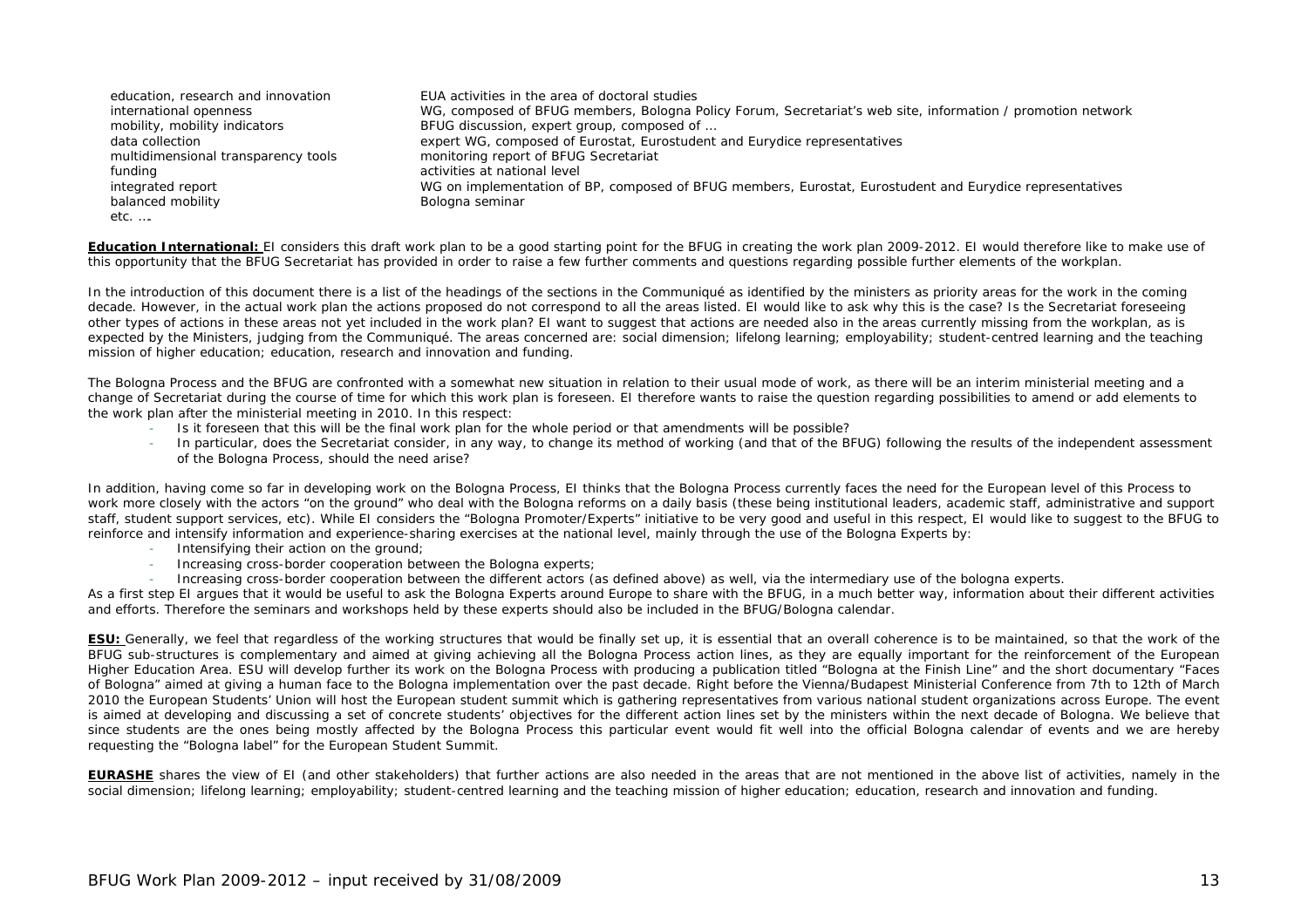# **Annex 1: Proposal for terms of reference**

# **Name of the working group**

## **Implementation of the Bologna Process: Reporting, data collection and stocktaking**

#### **Contact person (Chair)**

**Germain Dondelinger** (germain.dondelinger@mcesr.etat.lu)

#### **Composition**

The group should bring together representatives from Eurostat, Eurostudent, Eurydice on the one hand and countries and organisations on the other. Composition should be of workable size.

#### **Purpose and/or outcome**

- $\triangleright$  to provide reliable, comparable data and to take stock of progress on central aspects of the European higher education area;
- $\triangleright$  to make progress in the construction of a structured and standardised monitoring system for central aspects of the Bologna process;
- $\triangleright$  to prepare an overall report on the implementation of the Bologna Process for 2012;
- $\triangleright$  to specify the criteria and indicators to measure progress in the areas of the degree structure, quality assurance, recognition, (balanced) student and staff mobility, employability and social dimension (widening access, study framework, effective outcomes);
- $\ge$  to allow for comparisons to be made between countries and to allow for monitoring changes over time within countries as well as between countries;
- $\triangleright$  to coordinate and integrate the different sources (Eurostat/Eurostudent, Eurydice, national "stocktaking" reports…)

#### **Reference to the Leuven/Louvain-la-Neuve Communiqué**

Paragraph 27.

#### **Specific tasks**

- Identifying the data required;
- Analysing the data from various sources;
- Research on the feasibility of some indicators;
- Inclusion of new indicators:
- Contextualising data;
- Refining the methodology for the analysis of the information provided by the national "stocktaking" reports
- Tender for the drafting of the overall report

### **Reporting**

Minutes of working group meetings will be made available to BFUG on the protected part of the website (by the Bologna Secretariat).

#### BFUG should also receive regular reports and updates.

To allow for good communication with BFUG as a whole and for the necessary consultations, progress reports should be submitted at least two weeks before each BFUG meeting. In between BFUG meetings, updates can be circulated by the Bologna Secretariat via e-mail.

### **Meeting schedule**

First meeting: Luxembourg, 23 October 2009 The road map and timetable will be set up at that meeting.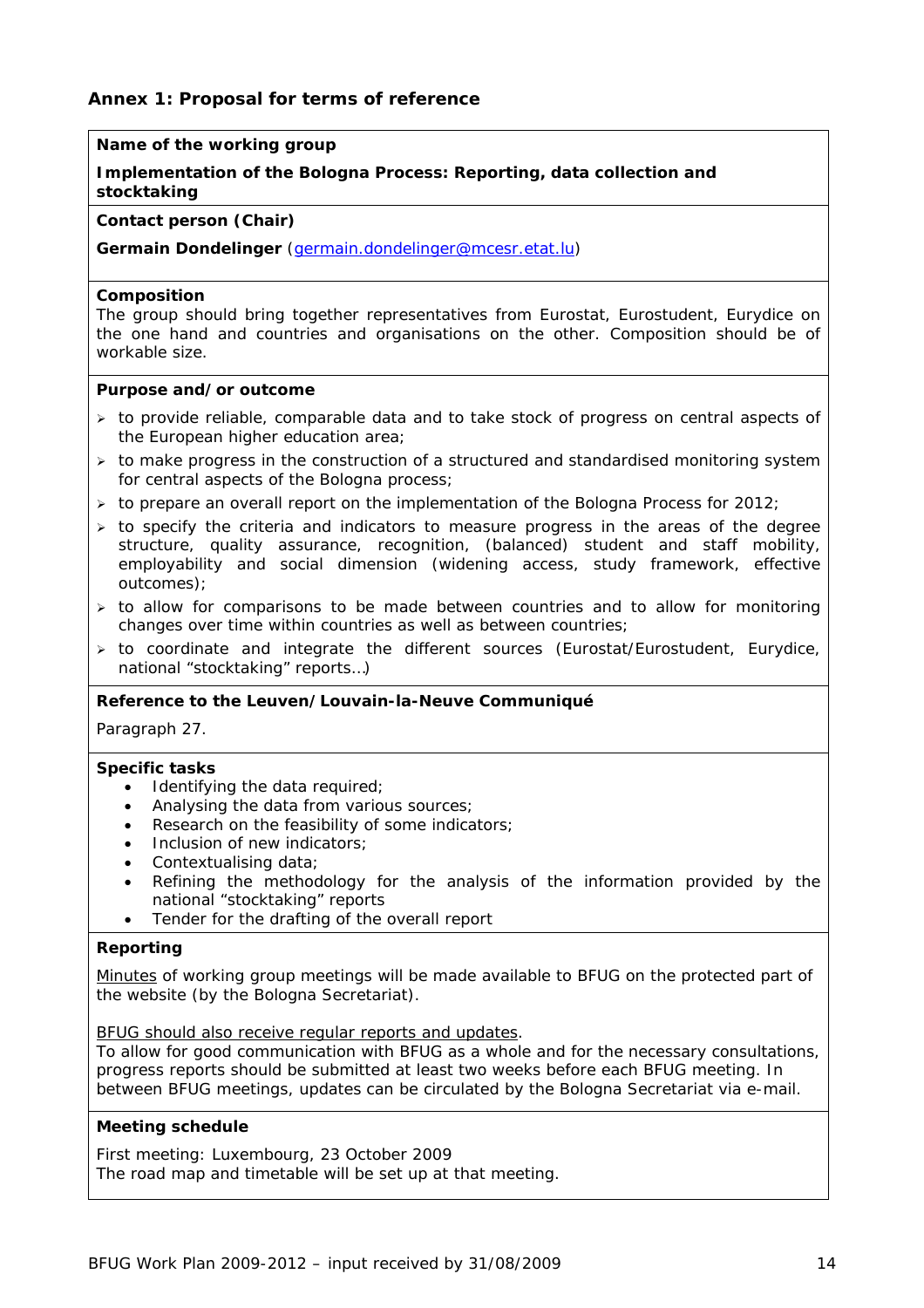## **Additional remarks**

# Organisation of work:

In the context of each meeting of the WG on implementation of the BP, there will be a time slot foreseen for parallel break-out sessions on the following 3 items:

- stocktaking (information provided by national reporting)
- (balanced) mobility
- social dimension (including issues of employability)

The chairs of the parallel sessions could act as co-chairs or vice-chairs during the plenary session of the meeting.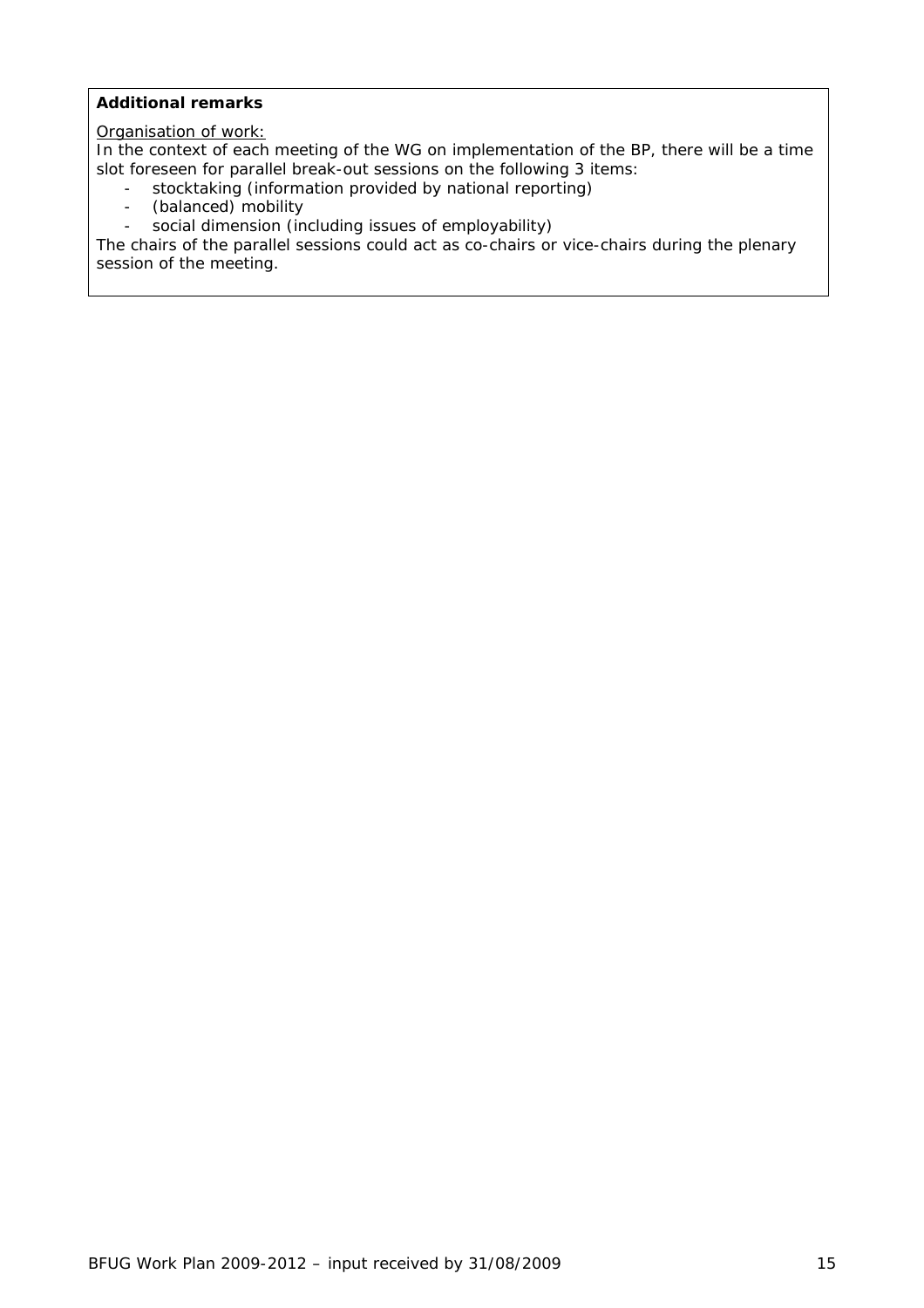# **Title of the seminar**

"From imbalanced to balanced mobility in the EHEA – current challenges and perspectives for the future"

#### **Contact person (Organiser)**

Dr. Siegbert Wuttig, DAAD (wuttig@daad.de); Marina Steinmann, DAAD (steinmann@daad.de), BFUG contact: Andrea Herdegen, Federal Ministry of Education and Research (andrea.herdegen@bmbf.bund.de)

#### **Partners**

German Federal Ministry of Education and Research, National LLP Agencies and National TEMPUS Contact Points from Bologna signatory countries (to be confirmed)

### **Purpose and/or outcome**

Main objectives of the proposal:

- a) To provide a quantitative analysis on balanced and imbalanced student and staff mobility flows within the EHEA (incl. regions, mobility types and subject areas with significant imbalances) on the basis of already existing data
- b) the explore the reasons for imbalanced mobility (obstacles to balanced mobility)
- c) To present national and institutional initiatives (examples of good practice) to achieve a more balanced mobility
- d) To make recommendations on how a more balanced mobility could be achieved in the EHEA

### **Reference to the Leuven/Louvain-la-Neuve Communiqué**

9, 16, 18, 19, 20, 26, 27

### **Preliminary programme**

(indicating the central elements and working methods of the seminar)

Pre-Seminar activities:

- Quantitative analysis of student and staff mobility flows in the EHEA by an expert group (incl. ACA, Eurostat, Eurostudent, European Commission)
- Sending a questionnaire on reasons for imbalanced mobility and on initiatives (examples of good practice) to achieve a more balanced mobility to all Bologna signatory countries (National Agencies, BFUG)
- Preparing a seminar discussion document based on these national reports
- Central elements and working methods of the seminar (2 days):
	- $1<sup>st</sup>$  seminar day: Presentation of the main findings of the national reports in the plenary session (by 2 representatives of the expert group)
	- 1<sup>st</sup> seminar day: Panel discussion on mobility and brain circulation
	- $1<sup>st</sup>$  and  $2<sup>nd</sup>$  seminar day: In-depth-discussion of the main obstacles to balanced mobility and of examples of good practice to achieve a more balanced mobility in three working groups (1 on inner-EU student mobility imbalances, 1 on EU vs. Non-EU student mobility imbalances, 1 on staff mobility imbalances in the EHEA).
	- 2<sup>nd</sup> seminar day: Conclusions and recommendations from the working groups will be presented by the general seminar rapporteur and approved by the seminar participants in the final plenary session

Post-Seminar activities:

• The seminar report (incl. conclusions and recommendations) will be finalised and sent to the Bologna Secretariat within 2 weeks after the seminar.

### **Participants**

About 200 experts on mobility in higher education shall be invited to attend the Bologna seminar in Berlin. The majority of the participants (on average 3 per signatory country: 1 from BFUG, 2 from Higher Education institutions) shall be nominated by the national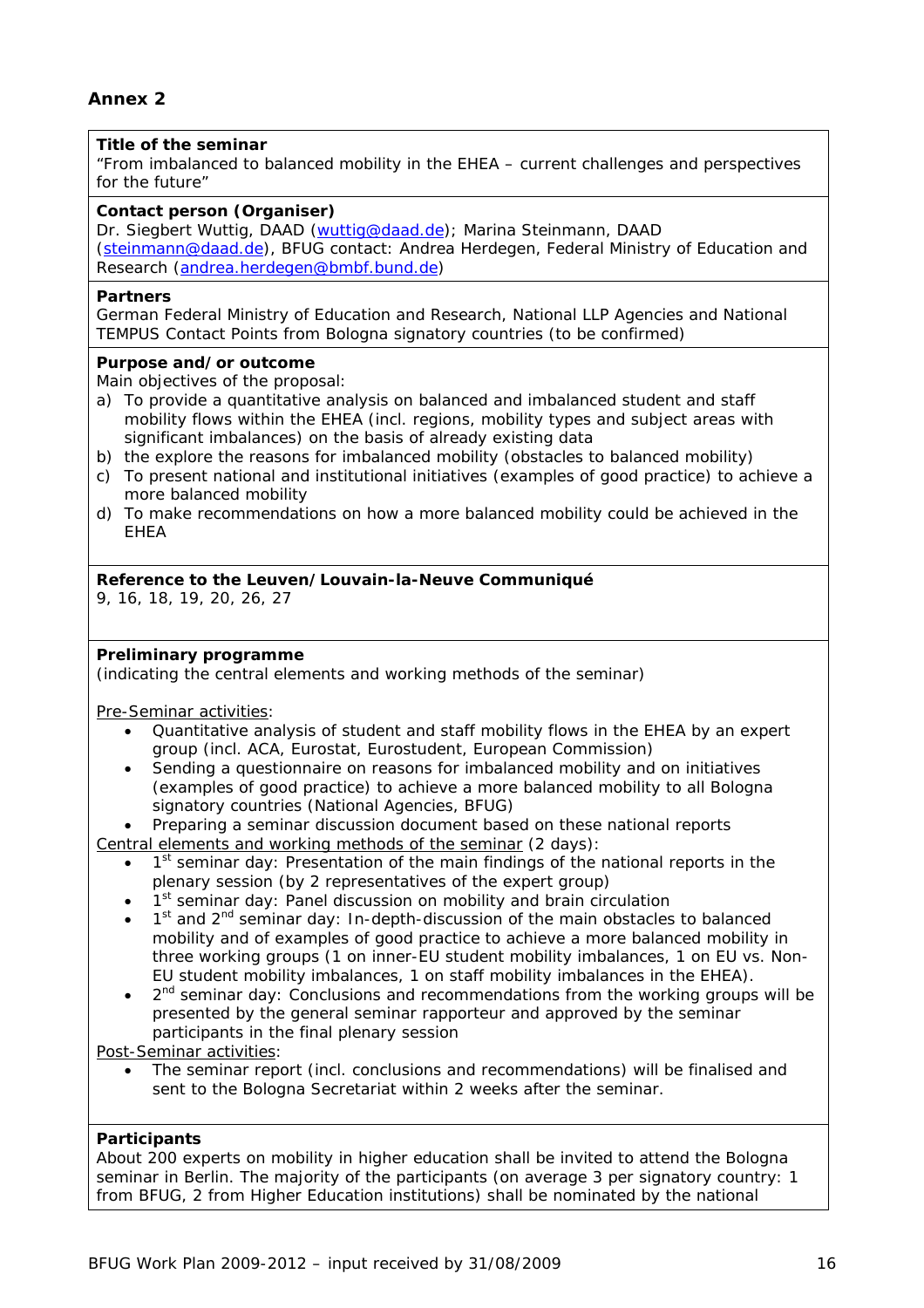BFUGs. Additional experts from relevant institutions (ACA, European Commission, ESU, EUA, Eurostat, Eurostudent etc.) as well as representatives of National LLP Agencies and Tempus National Contact Points in Bologna signatory countries will be invited by the organisers of the seminar.

#### **Possible dates**

February or March 2011 (2 days: 1st day 14.00 -18.00 h, 2nd day: 9.00 – 13.00 h)

# **Place**

Berlin

### **Liaison with other action lines**

Recognition of study achievements Employability in a global market Equal opportunities in education Social dimension

### **Additional remarks**

The DAAD as one of the biggest agencies world-wide in the field of student and staff mobility has been dealing with the challenges of imbalanced mobility in higher education for many years and, together with the Federal Ministry of Education and Research, has initiated special programmes to achieve a more balanced mobility (e.g. the "Go East!" programme to motivate more German students to study in Central and Eastern European countries). In its capacity as National Agency for EU higher education programmes, the DAAD also cooperates very closely with its European partners to meet the challenges of imbalanced mobility.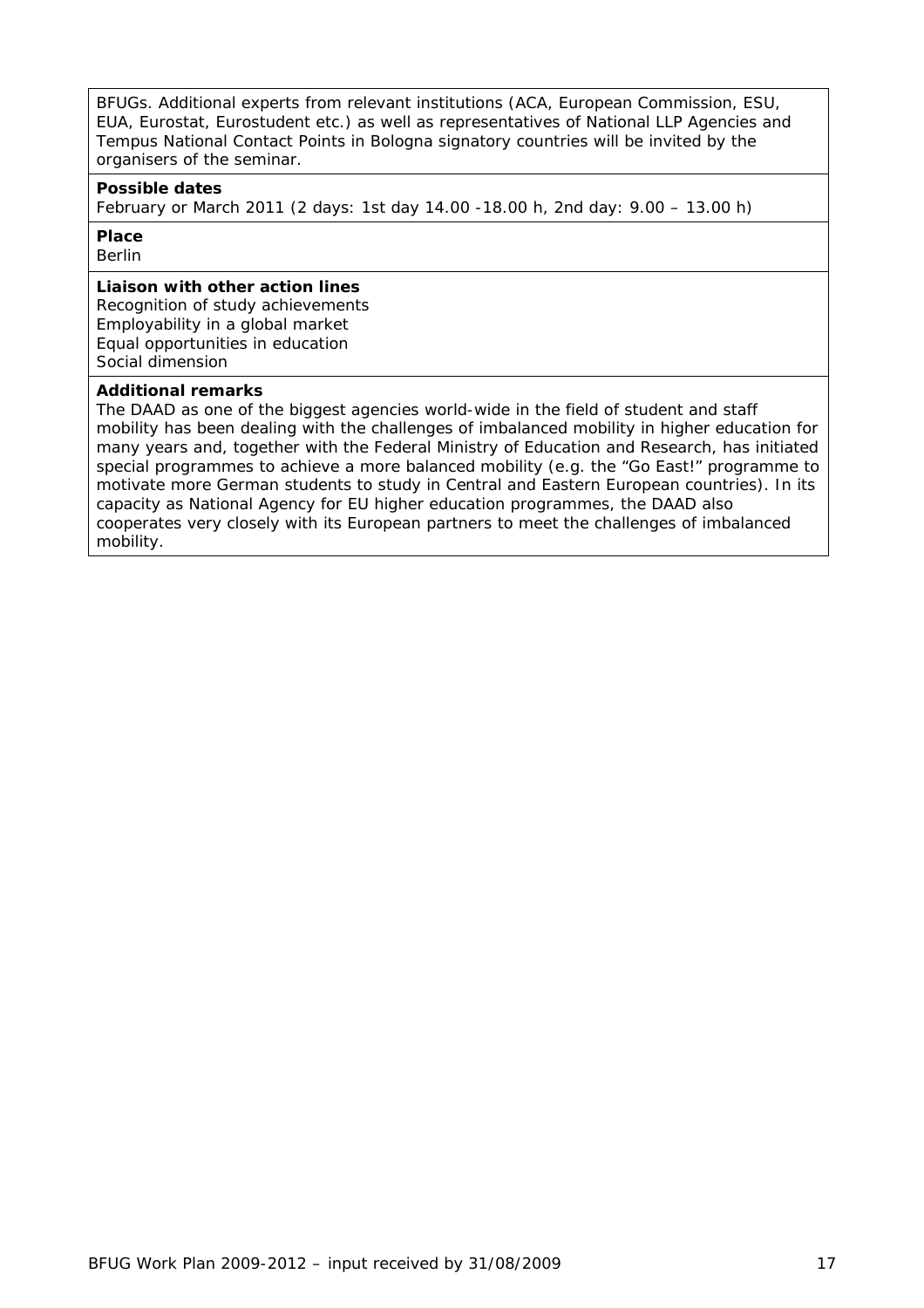### **Name of the Working Group**

## **Transparency mechanisms**

### **Contact**:

Noël Vercruysse noel.vercruysse@ond.vlaanderen.be

## **Composition:**

The Group should bring together representatives from public authorities, student organisations, employers, trade unions, quality assurance agencies, higher education institutions, funding bodies, …

The Flemish Community of Belgium is ready to chair the working group.

### **Purpose and outcomes**

- to monitor the development of the transparency tools and mechanisms both the purposes and the objectives (information, accountability, quality) and the indicators and criteria used (input/processes, output/outcome);
- to analyse some existing accountability and quality mechanisms using performance indicators and contextual indicators;
- to make a report to the 2012 ministerial conference.

# **Reference to the Leuven/Louvain-la-Neuve Communiqué:**

Paragraphs 26, point 3

# **Specific tasks**

### **Reporting:**

Minutes of the meetings of working group will be made available to the BFUG.

BFUG will receive regular reports and updates as well as a working plan and draft intermediate reports for written consultation and comments.

### **Meeting Schedule**

First meeting: Brussels, December 2009 To the 2012 ministerial conference: 5 meetings: 2 in 2010, 2 in 2011 and 1 in 2012.

# **Liaison with other action lines**

There is a clear interaction with the working groups dealing with defining indicators used for the monitoring and measuring mobility and the social dimension and with the working group on data collection.

### **Additional remark**

The communiqué of the 2009 world conference on higher education mentions also the need for greater information, openness and transparency regarding different missions and performances of individual institutions.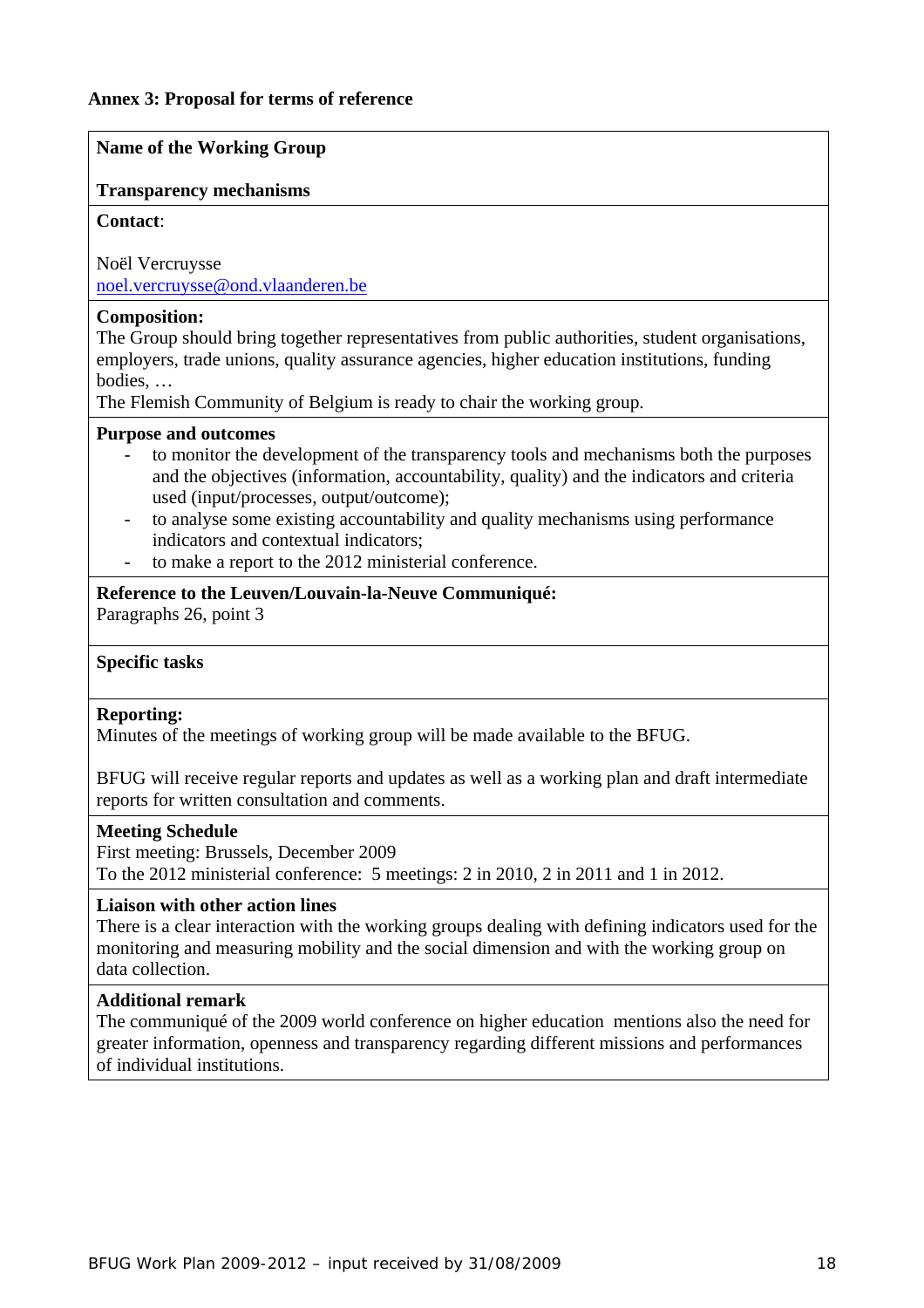# **Name of the working group**

# **The European Higher Education Area in a Global Context**

#### **Contact person (Chair)**

**Barbara WEITGRUBER barbara.weitgruber@bmwf.gv.at** 

#### **Composition**

The group should bring together countries and organisations, in particular those contributing most actively to implementing the Strategy "The European Higher Education Area in a Global Setting". The group should include members of the 2007-2009 working group as well as new members and should be balanced with regard to geography and size. In view of the mandate of the group, international stakeholders (e.g. IAU) should also be involved.

Hungary as co-host of the 2010 Bologna Policy Forum is willing to join the group. Romania (host of the 2012 Ministerial Conference) is ready to chair the working group from 1 July 2010 onwards.

#### **Purpose and/or outcome**

- $\geq$  To take forward the recommendations of "The European Higher Education Area (EHEA) in a global context: Report on overall developments at the European, national and institutional levels".
- ¾ To support the preparations of the 2010 Bologna Policy Forum.
- $\geq$  To set up a network, making optimal use of existing structures, for better information on and promotion of the Bologna Process outside the EHEA.

*If needed, the mandate of the group for the period until 2012 will be adjusted in line with the decisions taken by the Ministers in Budapest and Vienna in March 2010.* 

### **Reference to the Leuven/Louvain-la-Neuve Communiqué**

Paragraphs 16 and 26.

### **Specific tasks**

- To cooperate with the Bologna Secretariat regarding the further development of the Bologna Website for a global audience;
- To set up a pool of experts across the EHEA countries in order to support the Bologna Secretariat in facilitating coordinated information visits to and from non-EHEA countries;
- To facilitate a first meeting of the network for better information on and promotion of the Bologna Process outside the EHEA;
- To support the Bologna Secretariat in convening a round table (with the participation of the European Commission and other main actors in higher education promotion in Europe) to devise a "road map" and to identify opportunities and actions for enhancing European-level promotion.
- To provide information on policy dialogue events relevant to the Bologna Process, taking place in various frameworks and at various levels, through the Bologna Website.
- To support the host countries Hungary and Austria in preparing the Second Bologna Policy Forum with regard to both, the organisational aspects and the content – involving the non-EHEA countries that participated in the First Bologna Policy Forum by way of electronic consultation.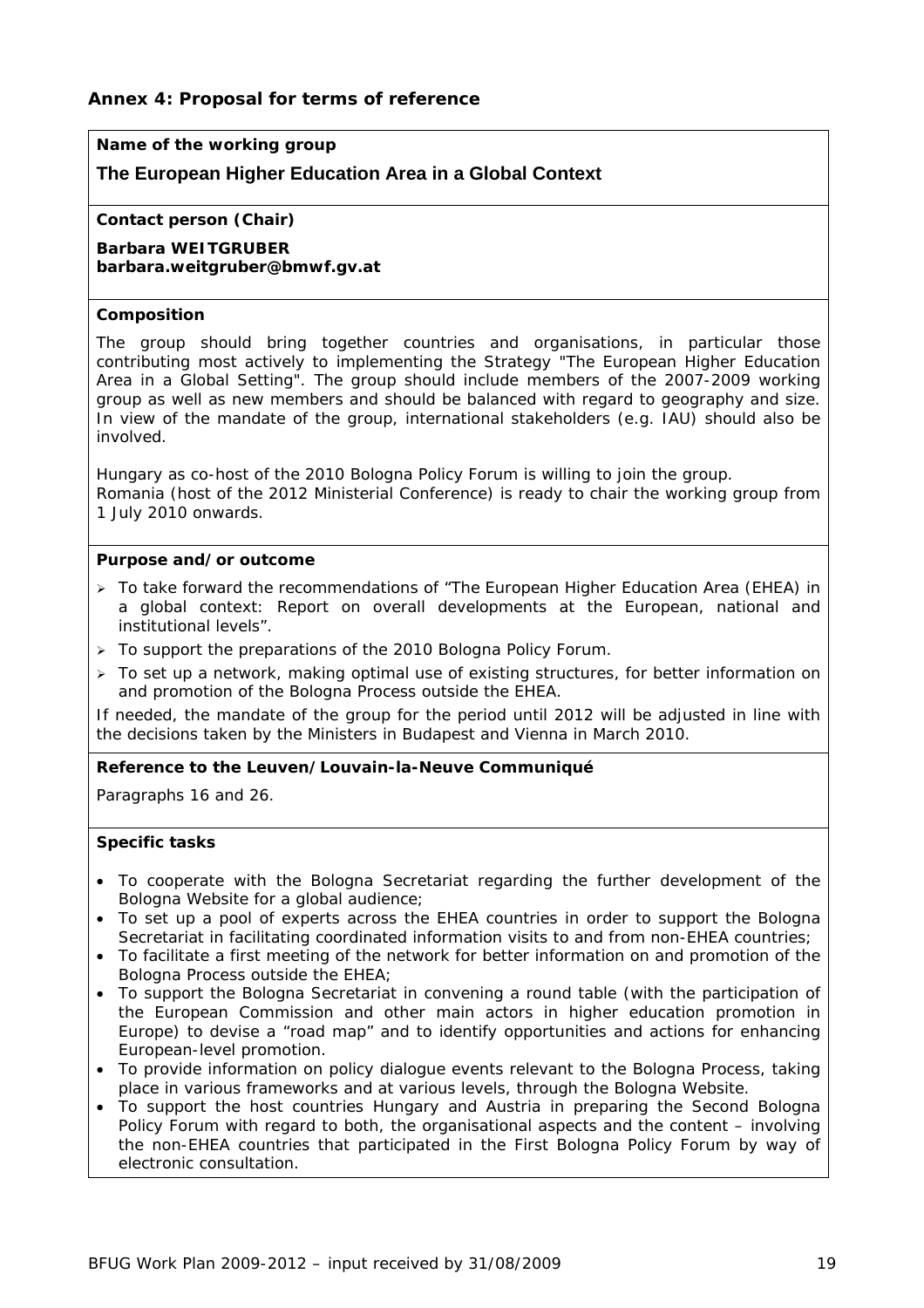# **Reporting**

Minutes of working group meetings will be made available to BFUG on the protected part of the website (by the Bologna Secretariat).

BFUG should also receive regular reports and updates.

To allow for good communication with BFUG as a whole and for the necessary consultations, progress reports should be submitted at least two weeks before each BFUG meeting. In between BFUG meetings, updates can be circulated by the Bologna Secretariat via e-mail.

### **Meeting schedule**

First meeting: Vienna, 28 October 2009 Second meeting: January 2010 Third meeting: May 2010 (to set up a detailed work plan for the period 2010-2012 to be presented to the BFUG meeting in August 2010, taking into account the results of the Budapest/Vienna Ministerial Meeting)

#### **Liaison with other action lines**

Cooperation with the working group on implementation of the Bologna Process will be organized with the chair of the group so that it meets the needs of both groups.

Cooperation with other elements of the work programme will be sought where appropriate once the work programme has been approved.

#### **Additional remarks**

Organisation of work:

At the first meeting of the working group, a detailed work programme and timetable will be agreed upon for the period up to mid-2010 and work will be divided among the participating countries and institutions so that for each portion of the work programme a country or organization will take the lead and the work load is equally shared.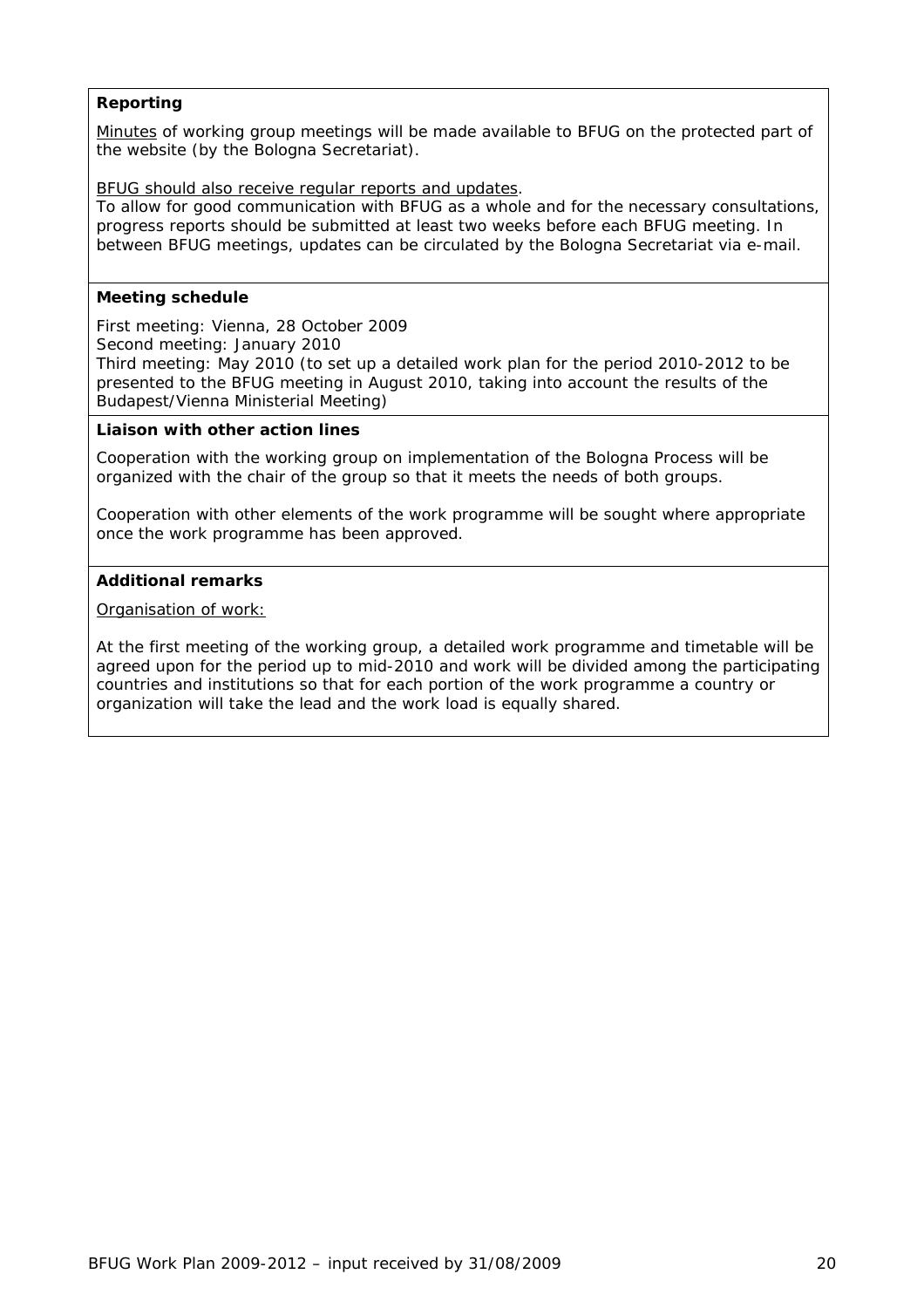# **Annex 5**

| <b>ACTION LINE (cf. Leuven Communiqué)</b> | 8, 10, 14, 17, 18, 28                |
|--------------------------------------------|--------------------------------------|
| COUNTRY or ORGANISATION                    | Germany                              |
| Contact person (name and e-mail)           | Mrs Barbara Michalk (Michalk@hrk.de) |
| Partners in the proposal                   | German Rectors' Conference (HRK);    |
|                                            | <b>Accreditation Council</b>         |

1. Would like to propose the following action as coordinator :

O Working group

X Seminar/conference: **"The European Dimension of Quality Assurance"**

O Survey

O Other (please specify)

- 2. Main objectives of the proposal:
	- a) to take stock of recent developments in mutual recognition of quality assurance procedures and to share experience of key players in the field,
	- b) to present different paths to a joint quality assurance approach for joint programmes,
	- c) to identify possible solutions to conflicts between European approaches and national legislations,
	- d) to formulate recommendations for further developing quality assurance procedures at the European level.
- 3. Proposed place and date : Berlin, February 2011
- 4. Target audience: HEIs; national ministries and agencies; students; experts and stakeholders in the fields of quality assurance and recognition
- 5. Summary of the proposal in max. 20 lines :

At the ministerial conference in Leuven/Louvain-La Neuve ministers reasserted the crucial importance of "further developing the European dimension of quality assurance".

Significant progress has been made with regard to implementation of the ESG, since they were adopted in Bergen 2005. The procedures of external quality assurance in Europe are converging to a certain extent. Though, in two fields further efforts have to be made in order to strengthen the European dimension of quality assurance:

- Mutual recognition of quality assurance decisions in order to foster mutual recognition of programmes and qualifications
- Quality assurance in joint degree programmes

The conference seeks to focus on possible ways how to strengthen the link between quality assurance and recognition of degrees. Moreover, it will raise the issue of quality assurance in joint programmes, which is still bound to differing national regulations, irrespective of the ESG. Growing numbers of joint programmes underline the necessity of a real European dimension in quality assurance, allowing for joint, cross-border QA mechanisms and procedures and, thus, lowering the burden on the HEIs involved.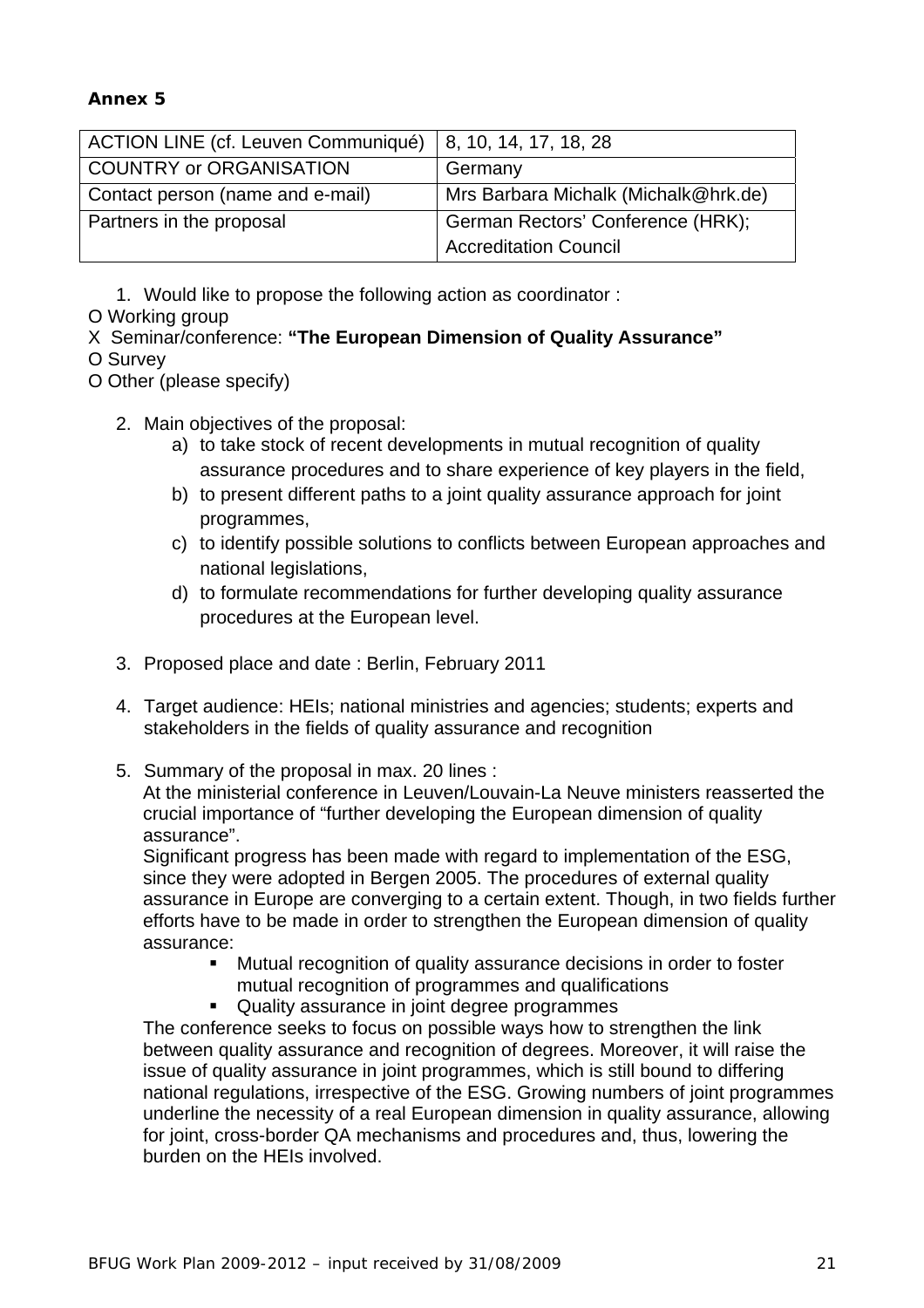As a visible outcome, the conference shall provide recommendations on how this European dimension can be achieved, while striking a balance between European standards and national legislations.

- 6. Draft Programme:
	- a) Opening plenary session: Introduction into the subject and presentation of case studies.
	- b) Panel discussion of different stakeholders (HEIs, national governments, experts on quality assurance and recognition issues)
	- c) Working Groups to elaborate on the issues brought up in the plenary session and to share experience on different approaches to joint quality assurance procedures
	- d) Resumé and formulation of recommendations on how to achieve a European dimension in quality assurance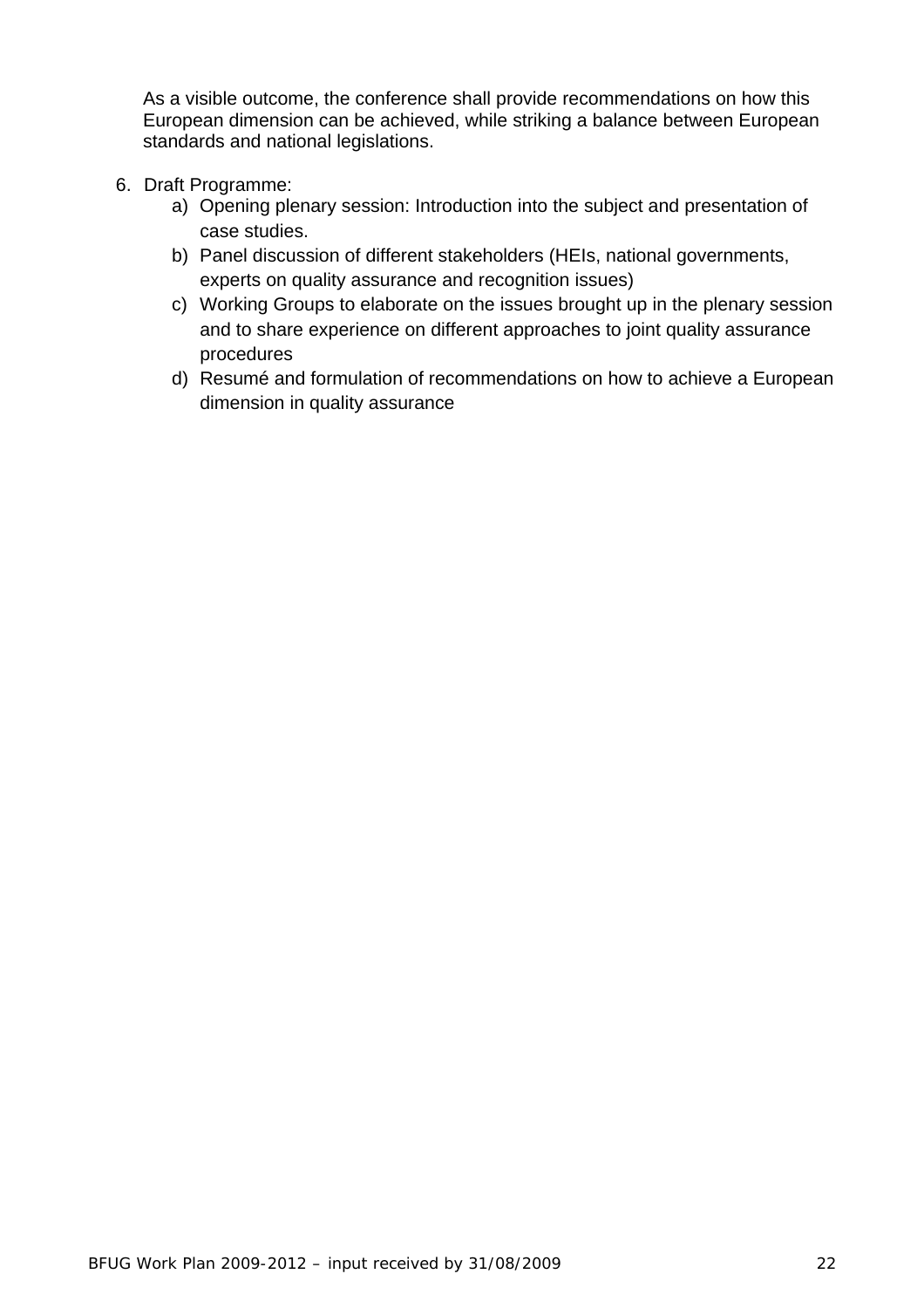# **Annex 6**

| <b>ACTION LINE (cf. Leuven Communiqué)</b> | 10, 11, 12, 19                   |
|--------------------------------------------|----------------------------------|
| <b>COUNTRY or ORGANISATION</b>             | Germany                          |
| Contact person (name and e-mail)           |                                  |
| Partners in the proposal                   | German Rectors' Conference (HRK) |
|                                            | (other partners to be confirmed) |

1. Would like to propose the following action as coordinator :

- O Working group
- X Seminar/conference
- O Survey

O Other (please specify)

- 2. Main objectives of the proposal : "Squaring the Cycle: Diversity and common standards in European Master Education"
	- a) to explore the diversity of Master programmes in the European Higher Education Area (EHEA) in terms of mission, financing, extent, relation to the Bachelor degree, access requirements…
	- b) to assess the relation between diversity, transparency and common standards, especially with a view to international mobility
	- c) to develop a common understanding of the essence of the European Master that leaves sufficient room for diverse programmes fulfilling diverse needs
	- d) to depict practical problems arising from diverse master programmes and to find typical solutions
	- e) to extend the inner-EHEA discussion to a global perspective
	- f) to formulate an agenda for an effective system of master programs in the EHEA addressed to HEIs and other stakeholders as well as policy implications
- 3. Proposed place and date : Berlin, November 2011
- 4. Target audience: HEIs and programme co-ordinators; representatives of national ministries; student representatives; stakeholders
- 5. Summary of the proposal in max. 20 lines :

A recent EUA-study has shown that second cycle programmes are just being implemented in many parts of the EHEA and begin to show a remarkable diversity. At the same time, practical problems for international mobility and joint programmes start to arise from diverse programme structures. Finally it can be observed that the master level has different missions within national systems as well as between them.

The seminar is sought to create transparency in differences between master programmes and their characteristics. It is to discuss the presumed trade-off between diversity on the one hand and common standards and structures on the other. It aims at finding a common understanding of the indispensable essence of EHEA-master programmes, typical solutions to practical problems and policy implications as well as an agenda for HEIs.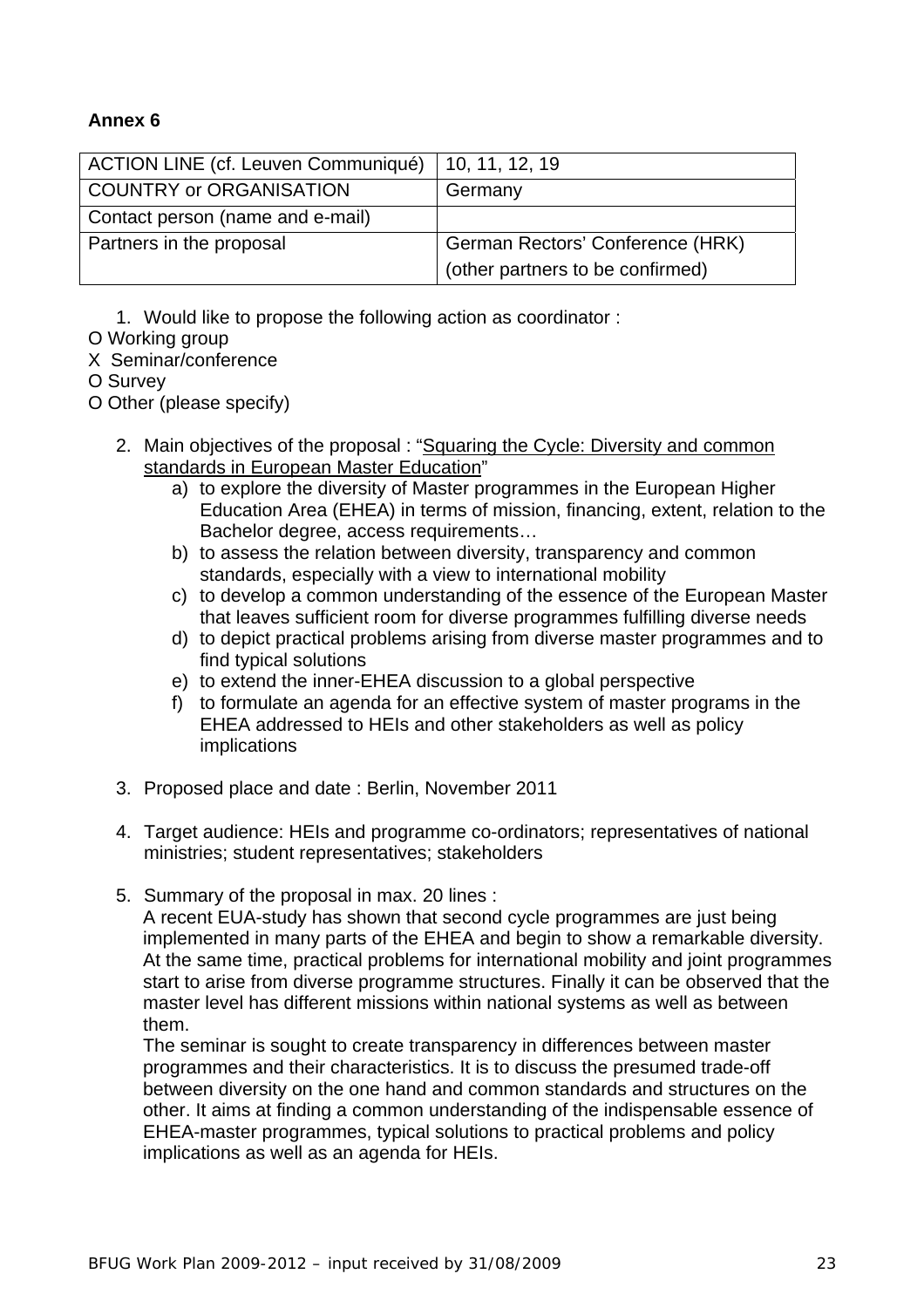# 6. Draft Programme:

Block 1: Presentation of EUA findings and diverse interpretation and implementation of the master level; discussion of basic question: diversity and common standards. Block 2: Parallel workshop sessions on individual aspects of master provision: diversity of missions, access, integration of LLL, marketing of master programmes… Block 3: Parallel workshop sessions on practical challenges to HEIs and students in a diversified landscape of master programmes: Joint degrees, recognition, quality assurance, application in regulated professions...

Block 3: Brief inputs and panel discussion on the European second cycle in a global perspective

Block 4: Resumé, agenda for HEIs and policy implications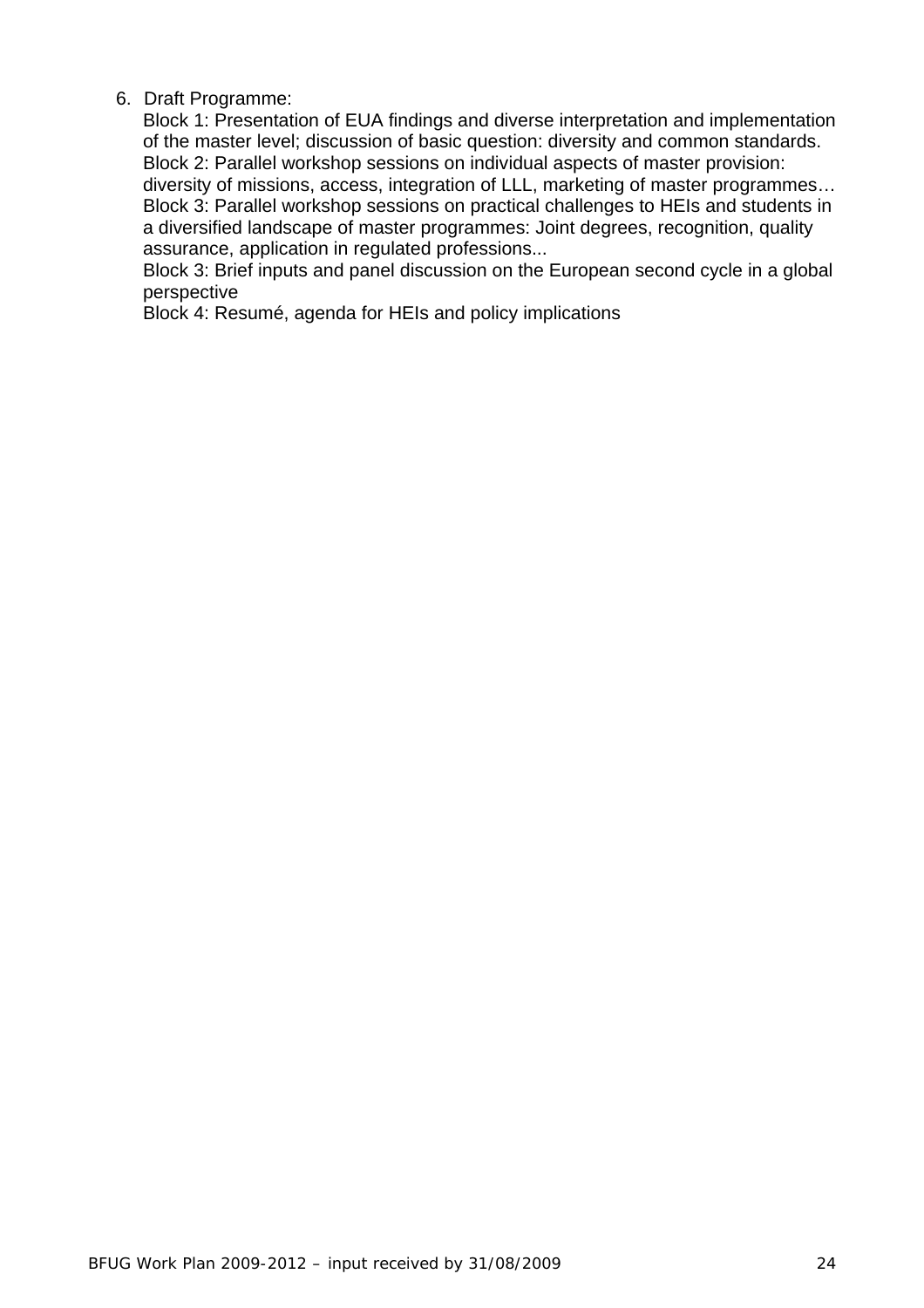# **Annex 7**

# **PROPOSAL for a Bologna-Seminar**

# **Draft Title**

Development of the Social Dimension – Stocktaking and Future Perspectives of Student Services/Student Affairs in the European Higher Education Area

# **Time and Venue**

2-day conference in the fall of 2010 Location: Berlin or another capital of Central and Eastern Europe

# **Participants/Target Groups**

All relevant stakeholders in the social dimension of higher education in the Bologna area, in particular representatives of student services/student affairs organisations, universities and their international offices, international exchange organisations, Ministries on national and regional level, members of the European Council for Student Affairs

# **Languages**

English, German, French (possibly more depending on funding)

# **Background**

The success of higher education in general and the competitiveness of the EHEA relies upon the three pillars of well-performing tertiary education systems: research, teaching, and student services/student affairs.

Excellence in education therefore requires an excellent social infrastructure and support mechanisms for students. This is particularly true when talking about key aspects of the Bologna process:

- a) Professional counselling, adequate financial aid and timely information to different student groups are important to guarantee broad access to and equity within higher education.
- b) Efficient student services/affairs are essential in all study phases, generally increasing retention, student success, and graduation rates and play an important role in the transition to the labour market.
- c) The provision of a positive learning environment that includes not only housing and food but also counselling, cultural activities and social support is the foundation for students' academic achievements in any situation or country.
- d) In order to be competitive on the regional, national and international level, many HEI recognize the importance of well-performing student services/affairs that sharpen their profile to attract students, staff, researchers, funding and international cooperation projects.
- e) Last not least, student services/affairs join in the effort to educate younger generations in civic values by means of extra-curricular activities, intercultural learning, volunteer work, and outreach activities.

Since the London conference and reaffirmed in Leuven, the student services/student affairs are now high on the agenda as a key factor in the social dimension of the Bologna process. The EHEA has a long tradition in this field and strong services have been established, however, the different models and systems vary across Europe. At least several different models of providing these services can be identified: centrally provided services by one single institution (e.g. France, Germany, Italy), services provided by several national institutions (e.g. Austria, Sweden), regionally provided services (e.g.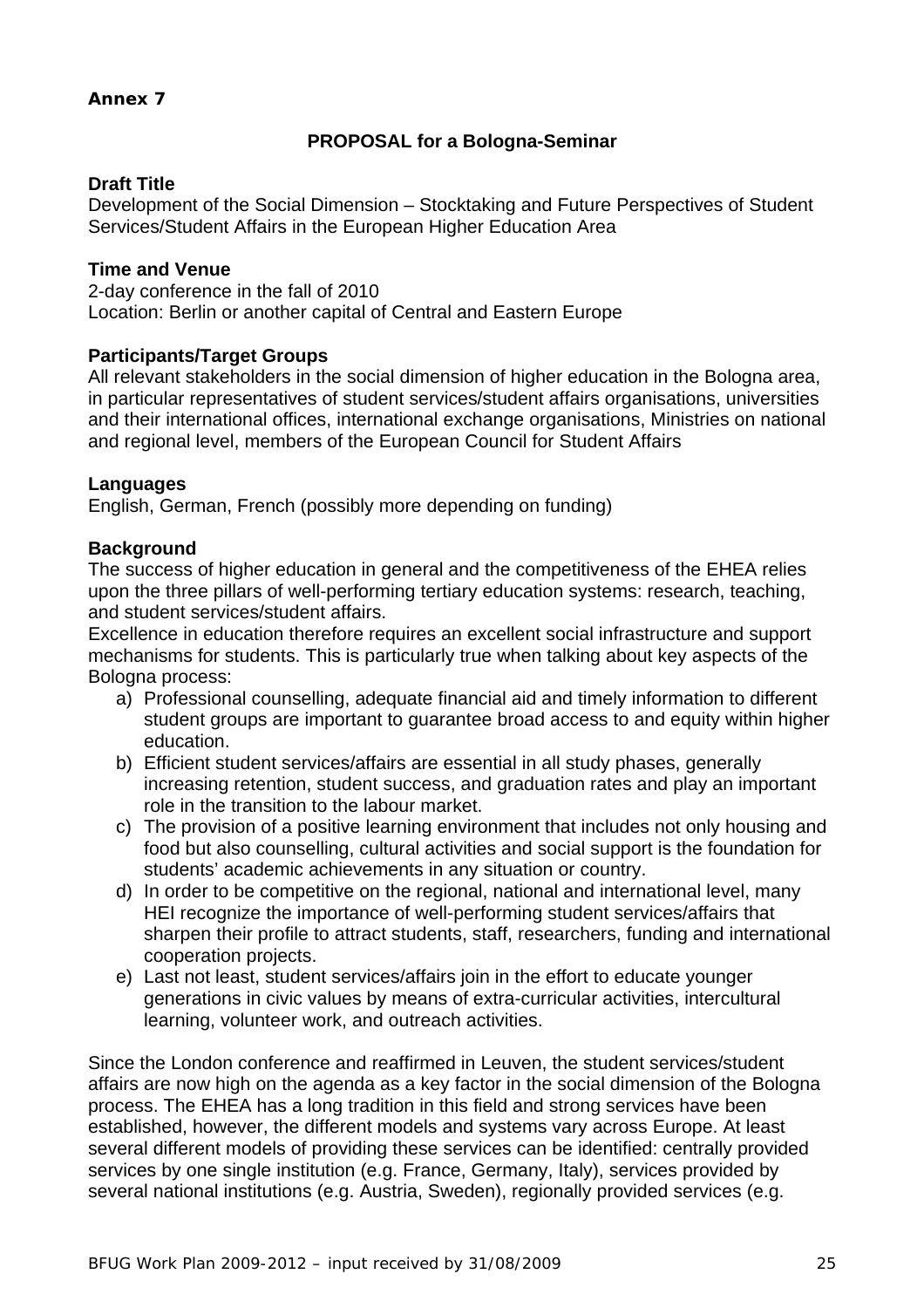Belgium), services provided by the HEI (e.g. UK, Poland, Spain, various eastern European Countries), and countries where services are provided privately or where no such services exist.

The diversity of this situation holds the potential for benchmarking and exchange of Best Practices, and for mutual learning outcomes in the context of exchanges between student services/affairs professionals.

The proposed conference therefore aims to take stock of the current situation, analyse the existing systems, approaches and models, and to distil the common tasks and challenges that need to be addressed in order to increase the mobility of European students and the attractiveness of the EHEA for non-European students.

# **Draft Program**

Day 1

Welcome and Introductions

Implementing the Social Dimension – Requirements to improve the learning environment (Conclusions from the London and Leuven communiqués)

Analysis of the social and economic situation of students in Europe

Day 2

Analysis of different student services/affairs models Discussion of common tasks and challenges Exchange of experience, benchmarking and best practices **Conclusion** 

# **Organisation**

Deutsches Studentenwerk (German National Association for Student Affairs) in cooperation with the members of the European Council for Student Affairs and partners in central and Eastern Europe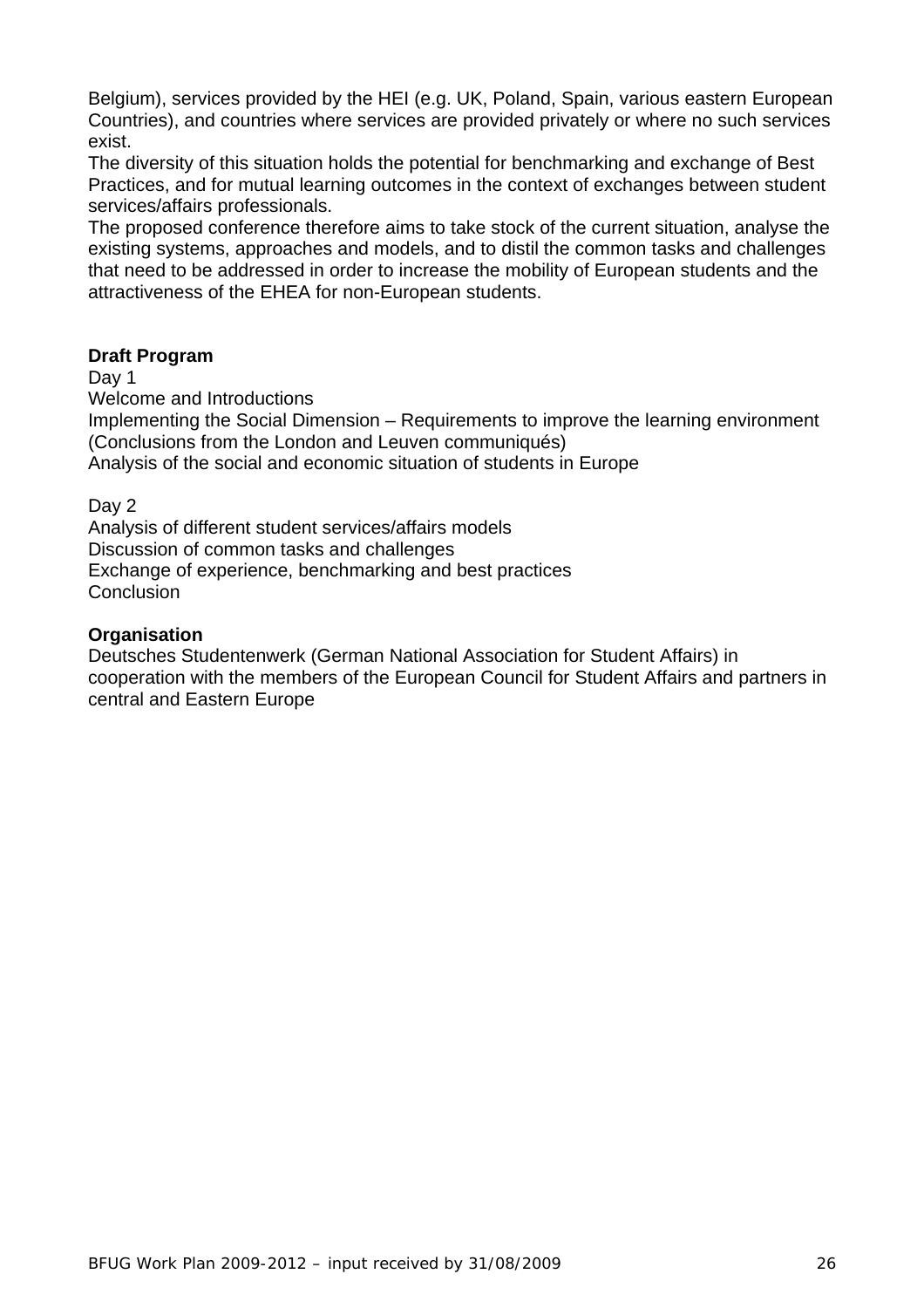### **Annex 8**

## **Recognition of Prior Learning – sharing European principles and practice February 2010**, at Scotland House, Brussels

### **Purpose:**

Informed by a history of developments in three countries (Scotland<sup>i</sup>, Ireland<sup>ii</sup> and the Netherlands<sup>iii</sup>), to support the Bologna process and signatory countries by:

- Providing an opportunity to share and explore the different principles and procedures of recognition of prior learning across Bologna countries, in order to explore the use of RPL in flexible learning paths, lifelong learning, access and widening participation in higher education
- Supporting development of policy and practice in RPL across the Bologna countries through dissemination and accessibility of information at the event
- Working collaboratively with Bologna countries in promoting and raising awareness of RPL, and coordinating and disseminating information from the event
- Considering the potential for creating a subsequent European network to further develop international links and share information on RPL across the Bologna countries and to develop Bologna aims and objectives in addressing RPL

### **Format:**

- Offer a series of workshops within which Bologna countries present and share practice in RPL and create dialogue in the following areas:
	- o Lifelong learning
	- o Flexible learning paths
	- o Access
	- o Widening participation
- Offer a series of workshops to share information on principles and procedures of RPL across the Bologna countries, including:
	- o Sharing guidelines
	- o Working through problems
	- o Success stories
- Offer a forum to display posters of RPL practice from each Bologna country, submitted prior to the event and showcased at the event, to stimulate dialogue and discussion
- Offer a forum to consider the future of RPL in relation to national and Bologna agendas – this may take the format of workshops, discussion groups or world café method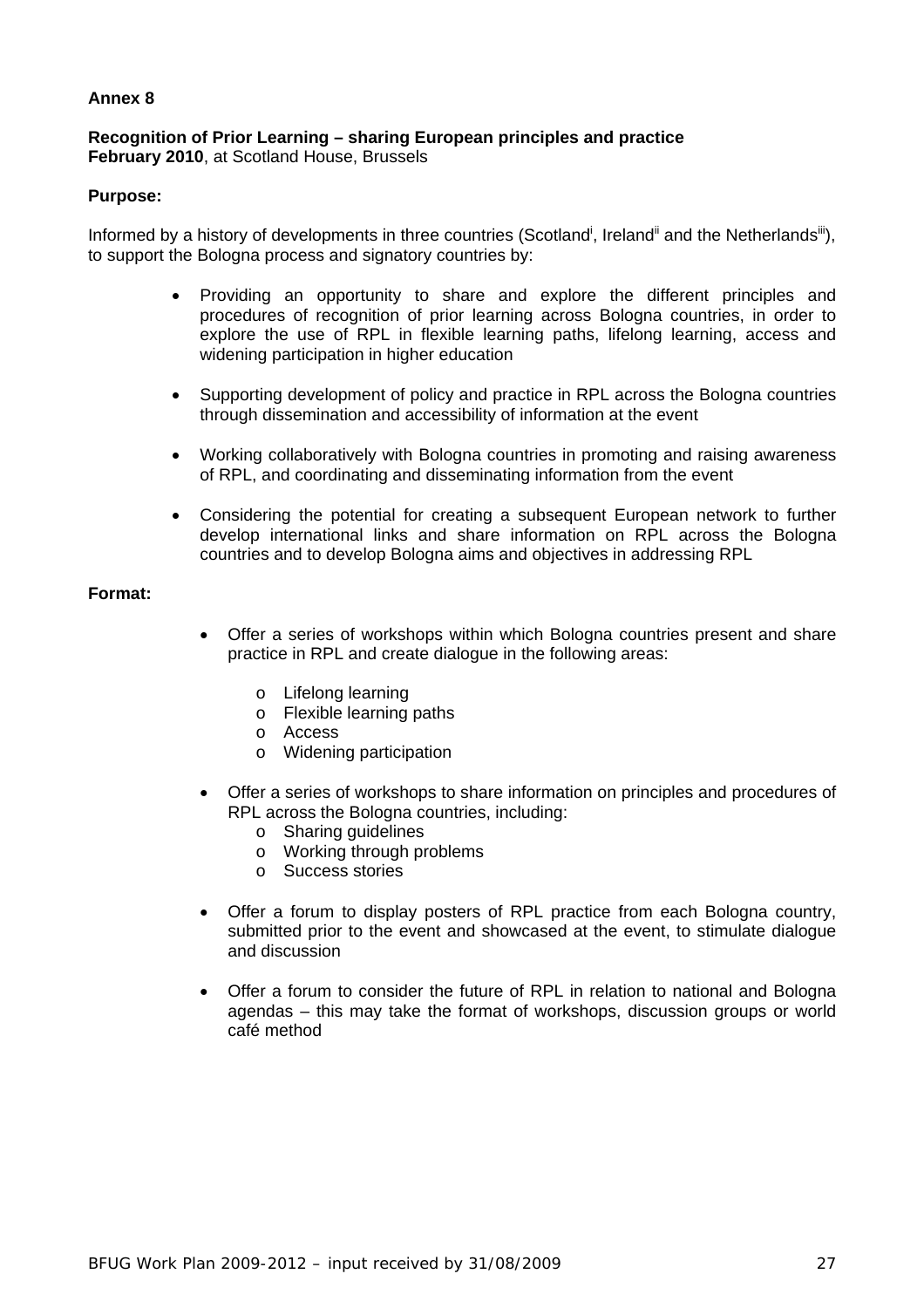# **Audience:**

The event is aimed at practitioners and policy makers, and anticipates a large audience with participants from each of the 46 Bologna countries. In addition to contacts already established in Ireland and the Netherlands, each country will be invited to send representatives from:

- Government Department(s) for Higher Education
- National Quality Assurance Agencies
- Higher education institutions
- National student body
- Bologna experts groups

# **Outcome(s):**

- Collation of case study material for sharing through a mix of plenary and poster sessions at the event (this information could also be provided to all participants in accessible and portable format (for example memory sticks or CDROM) to share with colleagues)
- A conference report to all participants and to disseminate to other interested parties and networks in all Bologna countries
- Documents and other materials, including the outcomes of this activity, to be added to relevant websites
- Potential European RPL network to be established.

 $\overline{a}$ <sup>i</sup> In Scotland, and although not widely practised, early work on the development of national guidelines for RPL in higher education commenced in the late 1990s. Currently QAA Scotland coordinates a Scottish HEIs RPL network in partnership with Universities Scotland. This network is chaired by Ruth Whittaker , of the Centre for Research in Lifelong Learning, (CRLL) Glasgow Caledonian University, and meets regularly throughout the academic year, to share information and practice on RPL developments in Scotland. The CRLL at Glasgow Caledonian University is leading in research in RPL, and most recently has undertaken development and evaluation of an RPL Profiling Tool and SCQF Benchmarking guide for Skills Development Scotland, Careers Services. CRLL is also representing Universities Scotland in the Scottish Government funded study to review the existing mechanisms which support the recognition of learning and skills for refugee and migrant workers wishing to enter education, employment or training at a level commensurate with existing skills and/or qualifications. Ruth Whittaker has also joined the Board of Directors for the newly established International Research Centre on Prior Learning, which is being hosted by Thompson Rivers University, BC, Canada. It is hoped this will provide exciting opportunities for collaborative research in RPL for the Scottish sector. In other sectors of education and training in Scotland, the Scottish Credit and Qualifications Framework (SCQF) also organise an RPL network. QAA Scotland is active members in this network to share practice and experience across the education and training sectors.

<sup>&</sup>lt;sup>ii</sup> In Ireland, RPL is offered by many higher education institutions and whilst increasing in scale, student numbers engaging in RPL are relatively small. In recent years, many institutions have developed policies and practice has spread outwards from sectors such as nursing and engineering and to specific target groups such as adult learners. At national level, principles and guidelines (2005) inform and encourage the development of RPL. Further steps are necessary to